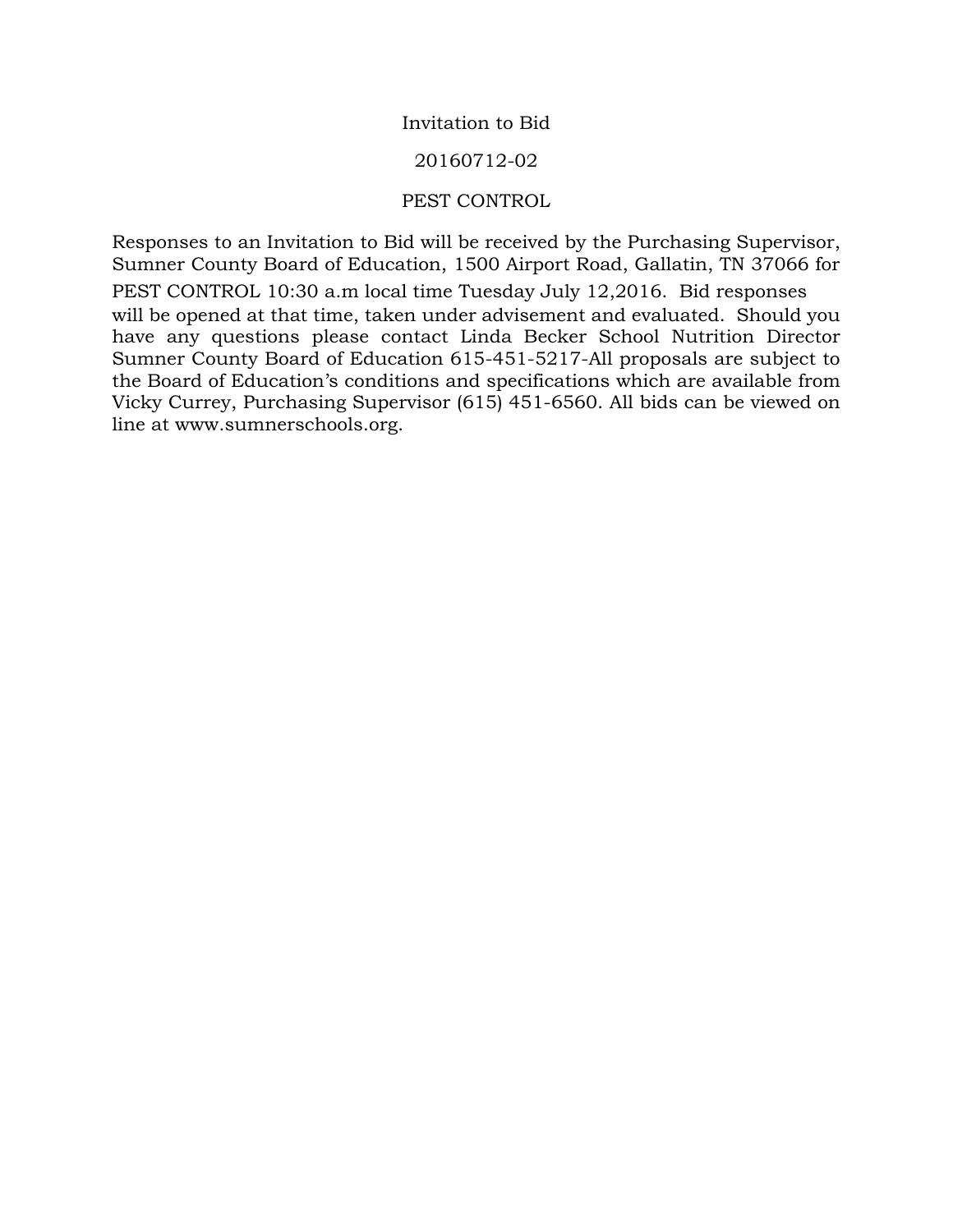#### **NOTICE TO RESPONDENTS**

Responses to an Invitation to Bid will be received by the Purchasing Coordinator in the SUPORT SERVICE FACILITY CONFERENCE ROOM, Sumner County Board of Education, 1500 Airport Road Gallatin, TN 37066. They will be received until **10:0 a.m. Local Time Tuesday July 12, 2016** for **PEST CONTROL SERVICES**, at which time the responses will be opened, taken under advisement and evaluated. *BIDS WILL BE POSTED ON www.sumnerschools.org*  -------------------------------------------------------------------------------------------------------------------------------

#### **GENERAL REQUIREMENTS AND CONDITIONS**

- 1. The Sumner County Board of Education reserves the right to accept or reject any and/or all responses in whole or in part, and to waive informalities therein.
- 2. Any responses received after the scheduled closing time for the receipt for responses will not be considered.
- 3. If a mistake is discovered after the responses are received, only the Sumner County Board of Education may allow the respondent to withdraw the entire response.
- 4. Partial payments will not be approved unless justification for such payment can be shown. Terms will be net 30 days.
- 5. Payment will not be made until the said **Pest Control Services** are inspected and approved as meeting all specifications by persons appointed by the Sumner County Board of Education.
- 6. Responses submitted must be in a sealed envelope and marked on the outside as follows: **RESPONSE: 20160712-02 PEST CONTROL SERVICES DEADLINE: 10:30 A.M. TUESDAYY JULY 12, 2016**
- 7. Facsimile responses will not be considered.
- 8. If a successful bidder violates any terms of their bid, the contract, school board policy or any law they may be disqualified from bidding for a period of two years for minor violations or longer for major violations. Bids from disqualified bidders will not be accepted during the period of disqualification.
- 9. Prices quoted on the response (if any) are to be considered firm and binding until the said **PEST CONTROL SERVICES** are in the possession of the Sumner County Board of Education.
- 10. No purchase or contract is authorized or valid until the issuance of a Board Purchase Order in accordance with Board Policy. No Board Employee is authorized to purchase equipment, supplies or services prior to the issuance of such a Purchase Order.
- 11. Any deviation from these stated terms, specifications and conditions must be coordinated with and approved in writing by the Purchasing Coordinator, Vicky Currey (615) 451-6560.
- 12. All bids that exceed \$25,000 must have the Company Name, License Number, Expiration Date thereof and License Classification of Contractor listed on outside of sealed envelope. As required by State of Tennessee Code Annotated 62-6-119.
- 13. The awarded bidder will be required to post a performance and payment bond in the amount of 25% of the contract price if it exceeds \$100,000 as stated by State of Tennessee Code Annotated 12-4-201.
- 14. If the project cost in excess of \$25,000 a performance bond must be secured by the requesting party in an amount equal to the market improvement value.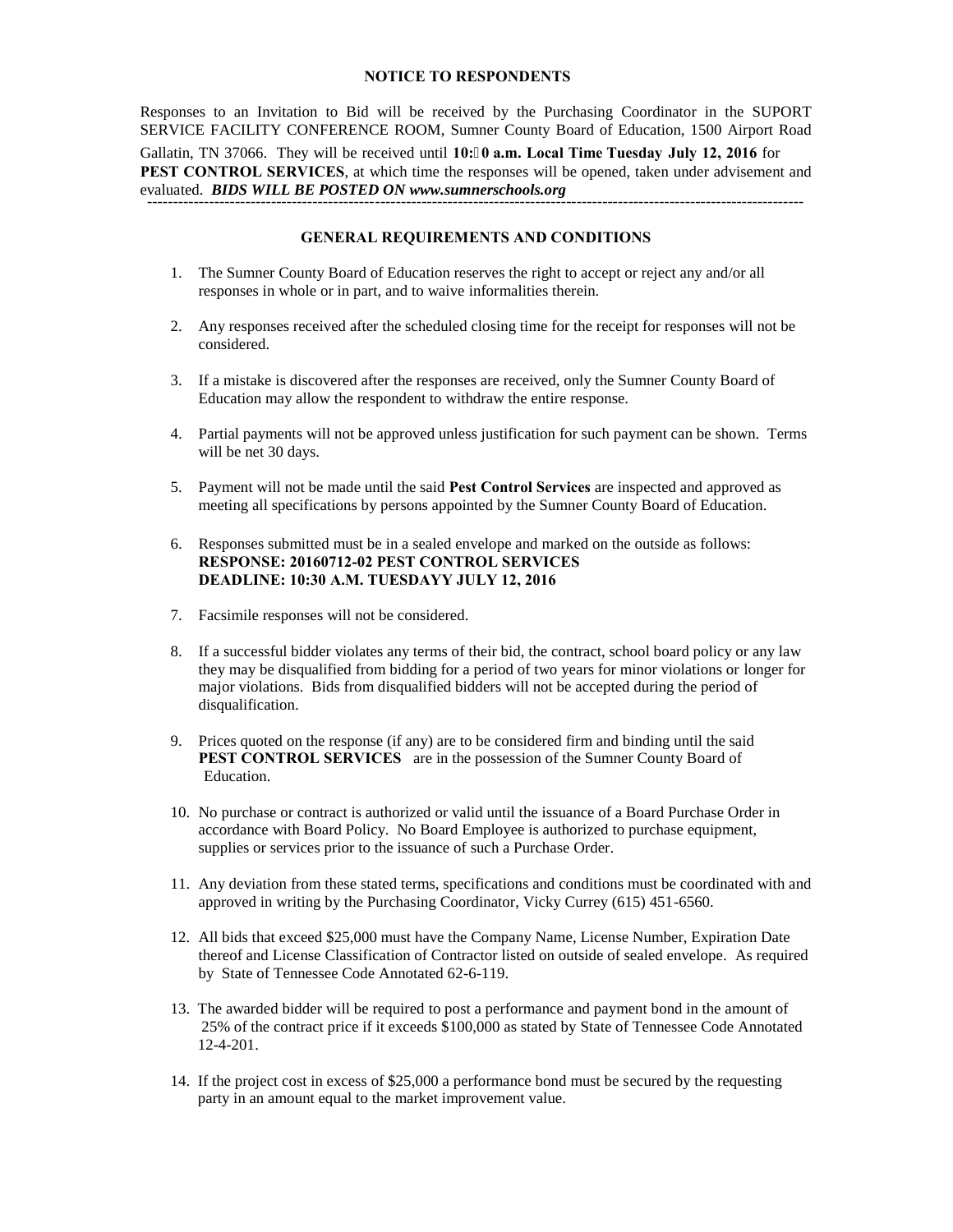#### SUMNER COUNTY SCHOOL NUTRITION PROGRAM SPECIFICATIONS FOR **PEST CONTROL June 2016**

We invite you to bid our requirements for Pest Control for kitchen/cafeteria related storage areas and the regular school facilities separate, also include with the school prices the following Central Office facilities: Larry Riggsbee Support Service Center, Teacher's Center, Material Center, Adult Education Building and the Central Office Building throughout the Sumner County School System, for a period of three years, August 2016 through July 2019. Services to be evaluated each six months. If not satisfied may be canceled at that time. Sumner County is interested in:

- 1. Creating strong partnerships with the suppliers of services.
- 2. Taking advantage of economies of scale to help reduce costs.
- 3. Better utilization of good quality chemicals for effective treatment.

Bid prices must remain firm throughout contract period. Bid prices must include treatment of the school area and the other location facilities in a separate price list. Simultaneous treatment is vitally important to control pests. Refer to Attachment for the list of schools.

Chemicals used must be USDA approved and have EPA license number. Chemicals used must be effective in treatment of pest control. The chemical Arilon must be used in each school for each month of treatment.

Service to cover 47 cafeteria locations, 47 school locations and 6 Central Office facilities. In addition to regular pest control services, the Contractor providing pest control services shall also include pricing for inspection and treatment of Bed Bugs, Termites, Brown Recluse and Black Widow Spiders on an "as needed basis" for each school.

If there are any questions regarding this solicitation, please call Linda A. Becker, School Nutrition Director, Sumner County Board of Education at 615-451-5217.

Again, we thank you for your interest and participation in our bid for becoming partners in the 2016-2017 School Year.

Sincerely,

Linda Becker, School Nutrition Director Sumner County School Nutrition Department Sumner County Schools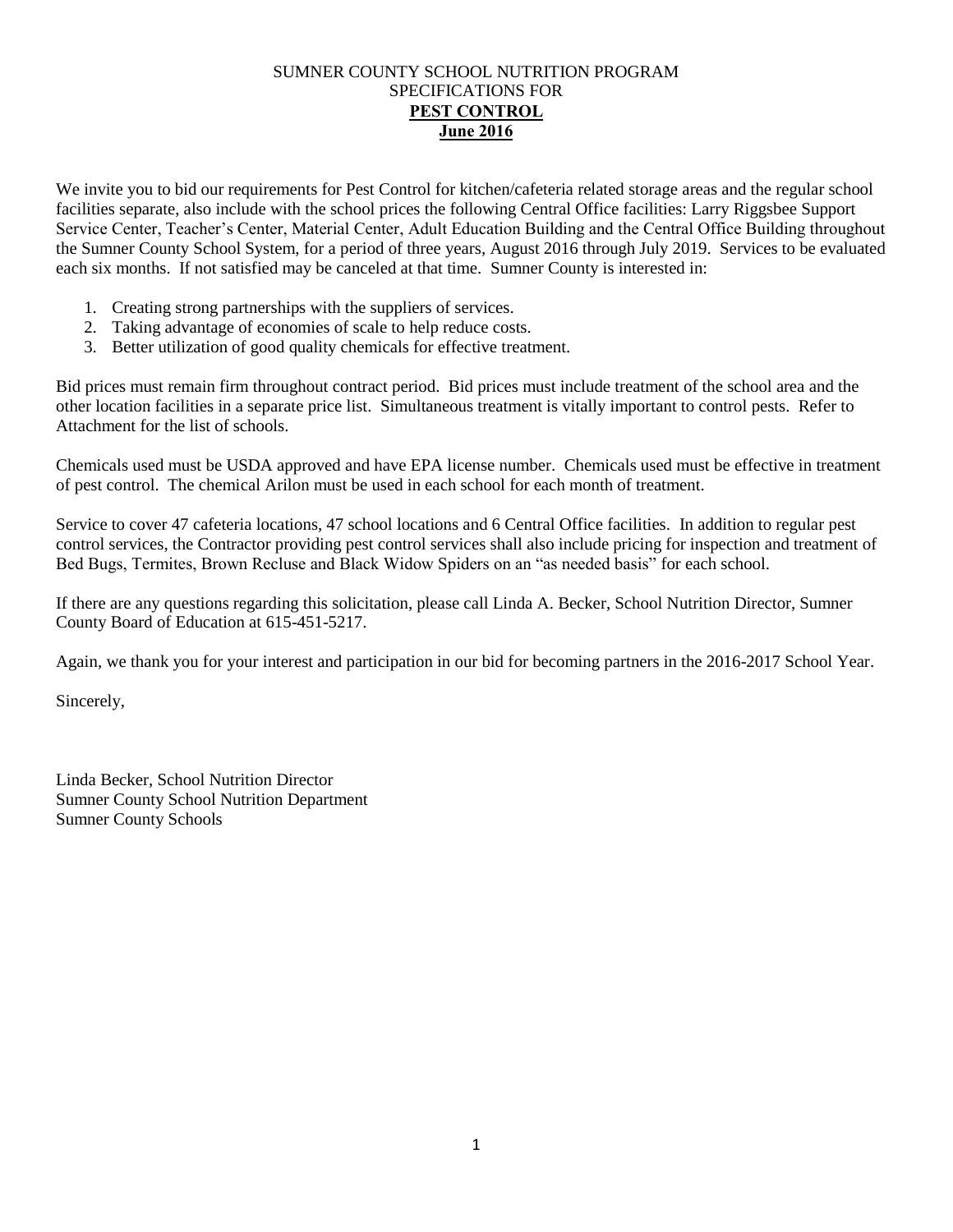# **BILLING:**

One billing shall be submitted once each month to the Sumner County Board of Education. The school cafeteria/kitchen related storage areas will be billed to the School Nutrition Program, 695 East Main Street, Gallatin, TN 37066. The school facilities and the Central Office locations will be billed to the Sumner County Board of Education, Operations Dept., Attention: Chris Cowan, 695 East Main Street, Gallatin, TN 37066. These billings will reflect treatment of all 47 cafeteria locations, 47 school locations and 6 Central office locations for the month.

# **SPECIFICATIONS:**

- 1. Bidder shall agree to free the kitchen and related storage and cleaning areas and school and building facility areas of all types of insects, rodents, and other pests except termites. The contract shall include all initial inspections and all initial treatments that may be required. The bidder shall spray/treat the area once per month and shall be subject to call to make additional visits to area and perform additional spraying/treatment as may be required to maintain satisfactory results.
- 2. Bidder shall be an experienced, proven exterminator possessing appropriate licenses for this type of work. The technician who services the school system must be certified for a minimum period of two years. Proof must be provided, (i.e. certification card issued by the Agriculture Department). Service technician must wear and I.D. Badge with a picture on school premises. Name on I.D. Badge must correspond with certification card.
- 3. Bidder shall use approved methods of extermination and methods and material must be non-flammable, non-injurious, and in compliance with federal, state and EPA laws and regulations. Materials must be specifically approved for the areas in which they are used. All baits for rodents and other pests shall be in receptacles so that children cannot come in contact with the materials.
- 4. Bidders must submit written plans including methods and materials to be used and the results that can be expected. The written plans must be included with the bid.
- 5. Performance of Contract: Upon arrival at a school, the pest control technician shall report to the School Nutrition Manager prior to performing any work and they should report to the school administration before treating the school. The School Nutrition Manager will sign the ticket and the school administrator will sign the school ticket after the work has been completed. One copy of the ticket will be left with the Manager and the School Administrator. The service ticket must include: location, date and time, specific problem areas and treatment performed and chemical used.
- 6. The contract amount will be paid in 36 equal installments. The contractor shall forward the billing to the Sumner County Board of Education, School Nutrition Department and the Operations Department no later than the  $3<sup>rd</sup>$  of the month following the service with each school location and charge listed. A copy of each service ticket will be attached to an invoice. Statement should list all cafeterias and amount invoiced with a total for all locations.
- 7. Bidders shall quote a price for 36 months service for 47 Cafeterias at the locations listed and the 47 schools separately at the locations listed. The Board of Education may cancel the contract immediately at any time upon written notice to the contractor if satisfactory service is not rendered. The price per school per month must be itemized.
- 8. Bidders must show proof of Worker's Compensation Insurance, a minimum of \$1,000,000 general liability insurance.
- 9. Bidders must submit copies of all requested items with bidding package.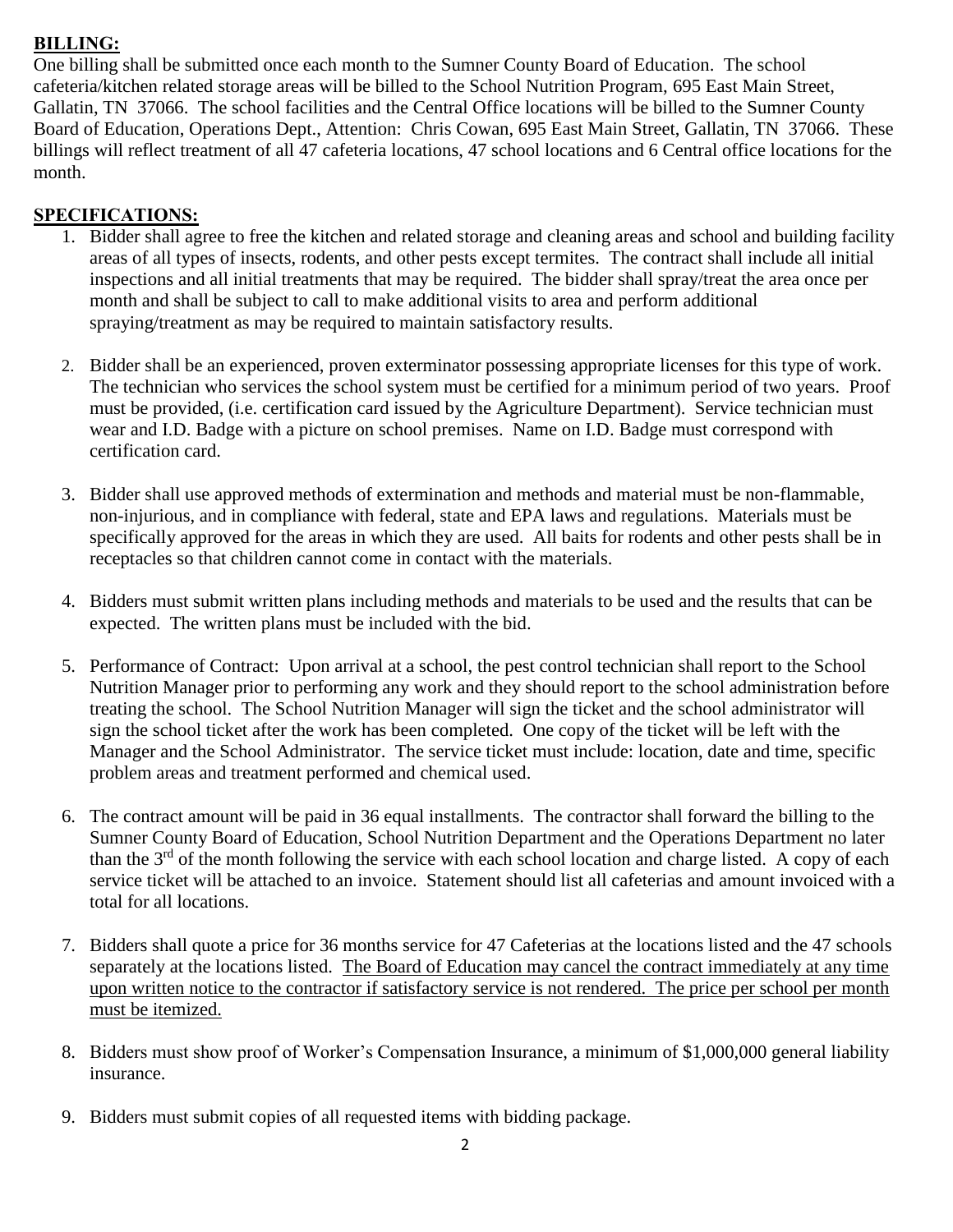# **Sumner County Board of Education Additional scope of services for Pest Control 2016**

In addition to the regular pest control services requested for the 2016-2017 school year for Sumner County Schools (Owner), the following services are to be bid as additional services not covered by the general specifications. Transport, handling, and use of all pesticides shall be in strict accordance with the manufacturers' label instructions and all applicable Federal, state, and local laws and regulations. The Contractor shall take all necessary precautions to ensure student and staff safety, and all necessary steps to ensure the containment of the pesticides to the site of the application. MSDA sheets on all pesticides used by the Contractor are to be made available to the Owner upon request.

#### **BED BUGS SCOPE OF SERVICE**

The Contractor providing pest control services shall also include pricing for inspection and treatment of Bed Bugs on an "as needed basis" when notified by the Owner's designated representative. Those services shall include inspection of the room(s) where infestation is suspected including all areas inside the room such as storage areas, back-packs, lockers, rugs, carpets, school supplied materials (i.e. desks, books, etc..), and any other areas where activity might occur. Treatment of the room where positive identification of activity or indicators is to occur only after approval from the Owner's representative. The room is to be closed off for 48 hours after treatment. Re-inspection of the room(s) is to occur 10 days after treatment. All infested areas are to be treated with both an approved residual and contact chemical in strict accordance with the manufacturers' label instructions.

#### **BED BUG SERVICE PRICING:**

#### **TERMITE SCOPE OF SERVICES**

The Contractor providing pest control services shall also include pricing for inspection and treatment of termites on an "as needed basis" when notified by the Owner's designated representative. Those services shall include an inspection of the room and/or areas identified by the Owner where infestation is suspected. The Owner will provide a school generated Work Order that identifies the school and location of suspected activity. If the inspection is positive for subterranean termites, the treatment area is to be ten (10) linear feet in each direction from the identified epicenter of the infestation, on both interior and exterior walls as well as any adjoining interior walls. The treatment product for termites is to be Termidor SC liquid or foam, no substitutions will be allowed. The product type is dependent upon type of area/wall treated. Contractor shall provide a 30 day Retreat Guarantee with retreatment at the contractor's expense if the infested area is not controlled. All treatments shall comply with all local, Federal, and state laws and regulations for the safe treatment of subterranean termites in an educational facility for students Kindergarten-12 grade.

#### **TERMITE SPOT TREATMENT PRICING:**

| Price for inspection services:                                   |
|------------------------------------------------------------------|
| Price for spot treatment up to 90 linear feet of treatment area: |
| Price per linear foot exceeding 90 linear feet:                  |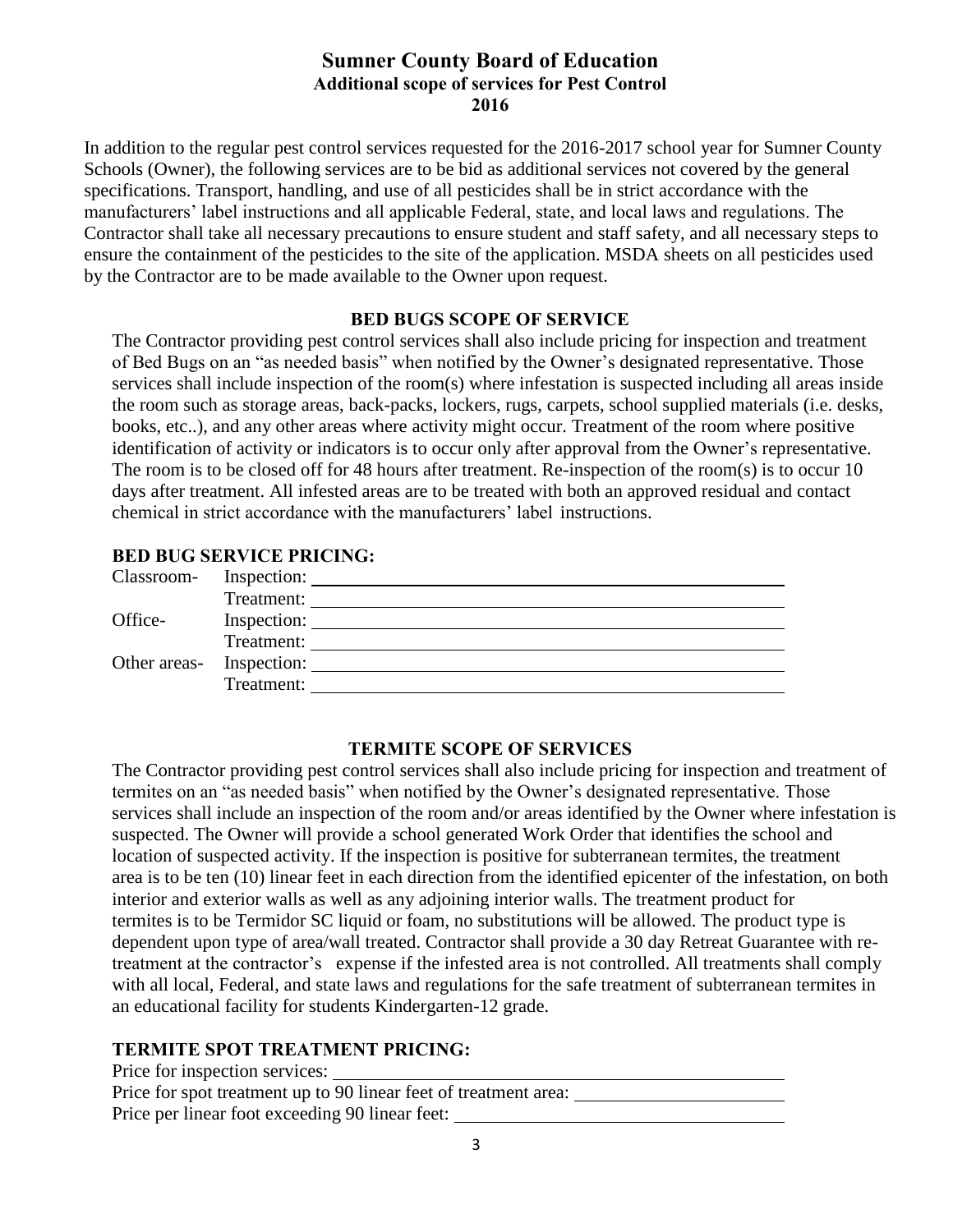#### **BROWN RECLUSE AND BLACK WIDOW SPIDERS SCOPE OF SERVICES**

The Contractor providing pest control services shall also include pricing for inspection and treatment for Brown Recluse and Black Widow spiders on an "as needed basis" when contacted by the Owner's designated representative. Those services shall include inspection and monitoring of the room(s) and/or areas identified by the Owner where infestation is suspected. Monitors are to be re-inspected after 5 calendar days and the results reported to the Owner. If the monitor contains more than 5 species, or 10 per room with multiple monitors, treatment will be considered. Treatment shall consist of dusting and continued monitoring of the area. Products used are to be EPA approved for safe use in an educational facility for students Kindergarten-12 and consistent with product labeling and MSDA sheets. The contractor shall provide a 30 day guarantee with re-treatment at the contractor's expense if the spiders are not controlled in the treated area(s).

#### **BROWN RECLUSE AND BLACK WIDOW SERVICE PRICING:**

| Classroom- | Inspection:              |
|------------|--------------------------|
|            | Treatment:               |
| Office-    | Inspection:              |
|            | Treatment:               |
|            | Other areas- Inspection: |
|            | Treatment:               |
|            |                          |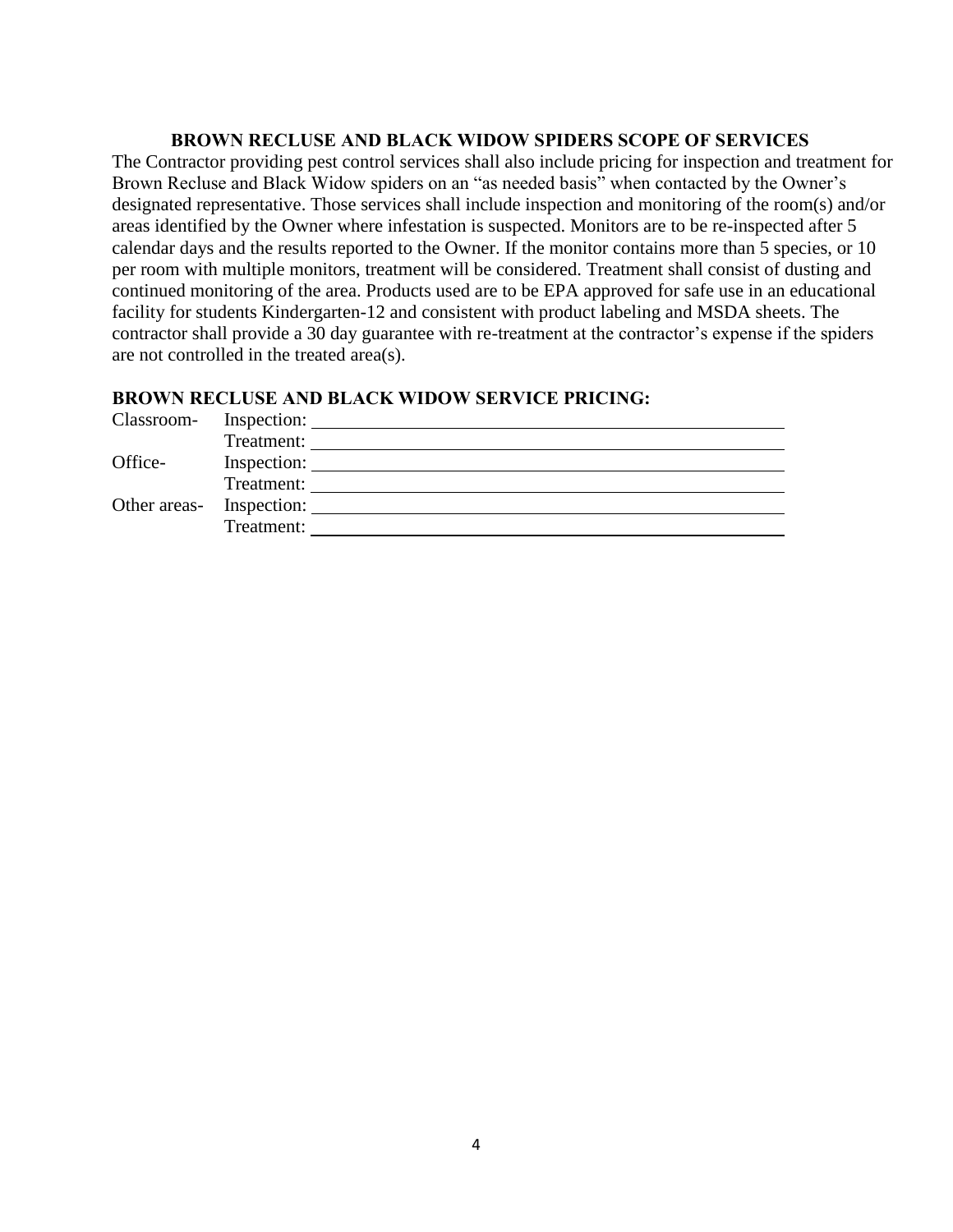#### **COUNTY SCHOOL NUTRITION PROGRAM BID SHEET FOR PEST CONTROL**

Date Issued: June 2016

The undersigned agrees to bid our requirements for Pest Control for the contract period.

It is the responsibility of the bidder to have his bid mailed to the Larry Riggsbee Support Services Bldg., 1500 Airport Road, Gallatin, TN 37066 in a sealed envelope marked "School Nutrition Bid for Pest Control" on or before the date and time indicated.

\_\_\_\_\_\_\_\_\_\_\_\_\_\_\_\_\_\_\_\_\_\_\_\_\_\_\_\_\_\_\_\_\_\_\_\_\_\_\_\_\_\_\_\_\_\_\_\_\_\_\_\_\_\_\_\_\_\_\_\_\_\_\_\_\_\_\_\_\_\_\_\_\_\_\_\_\_\_

\_\_\_\_\_\_\_\_\_\_\_\_\_\_\_\_\_\_\_\_\_\_\_\_\_\_\_\_\_\_\_\_\_\_\_\_\_\_\_\_\_\_\_\_\_\_\_\_\_\_\_\_\_\_\_\_\_\_\_\_\_\_\_\_\_\_\_\_\_\_\_\_\_\_\_\_\_\_

\_\_\_\_\_\_\_\_\_\_\_\_\_\_\_\_\_\_\_\_\_\_\_\_\_\_\_\_\_\_\_\_\_\_\_\_\_\_\_\_\_\_\_\_\_\_\_\_\_\_\_\_\_\_\_\_\_\_\_\_\_\_\_\_\_\_\_\_\_\_\_\_\_\_\_\_\_\_

\_\_\_\_\_\_\_\_\_\_\_\_\_\_\_\_\_\_\_\_\_\_\_\_\_\_\_\_\_\_\_\_\_\_\_\_\_\_\_\_\_\_\_\_\_\_\_\_\_\_\_\_\_\_\_\_\_\_\_\_\_\_\_\_\_\_\_\_\_\_\_\_\_\_\_\_\_\_

\_\_\_\_\_\_\_\_\_\_\_\_\_\_\_\_\_\_\_\_\_\_\_\_\_\_\_\_\_\_\_\_\_\_\_\_\_\_\_\_\_\_\_\_\_\_\_\_\_\_\_\_\_\_\_\_\_\_\_\_\_\_\_\_\_\_\_\_\_\_\_\_\_\_\_\_

Price Per Kitchen:\_\_\_\_\_\_\_\_\_\_\_\_\_\_\_\_\_\_\_\_\_\_\_\_\_\_\_\_\_\_\_\_\_\_\_\_\_\_\_\_\_\_\_\_\_\_\_\_\_\_\_\_\_\_\_\_\_\_\_\_\_\_\_

Price Per Location:\_\_\_\_\_\_\_\_\_\_\_\_\_\_\_\_\_\_\_\_\_\_\_\_\_\_\_\_\_\_\_\_\_\_\_\_\_\_\_\_\_\_\_\_\_\_\_\_\_\_\_\_\_\_\_\_\_\_\_\_\_\_

| <b>Company Name</b>         | <b>Street Address</b> |     |
|-----------------------------|-----------------------|-----|
| Authorized Officer of Agent | City and State        | Zip |
| <b>Phone Number</b>         | Date                  |     |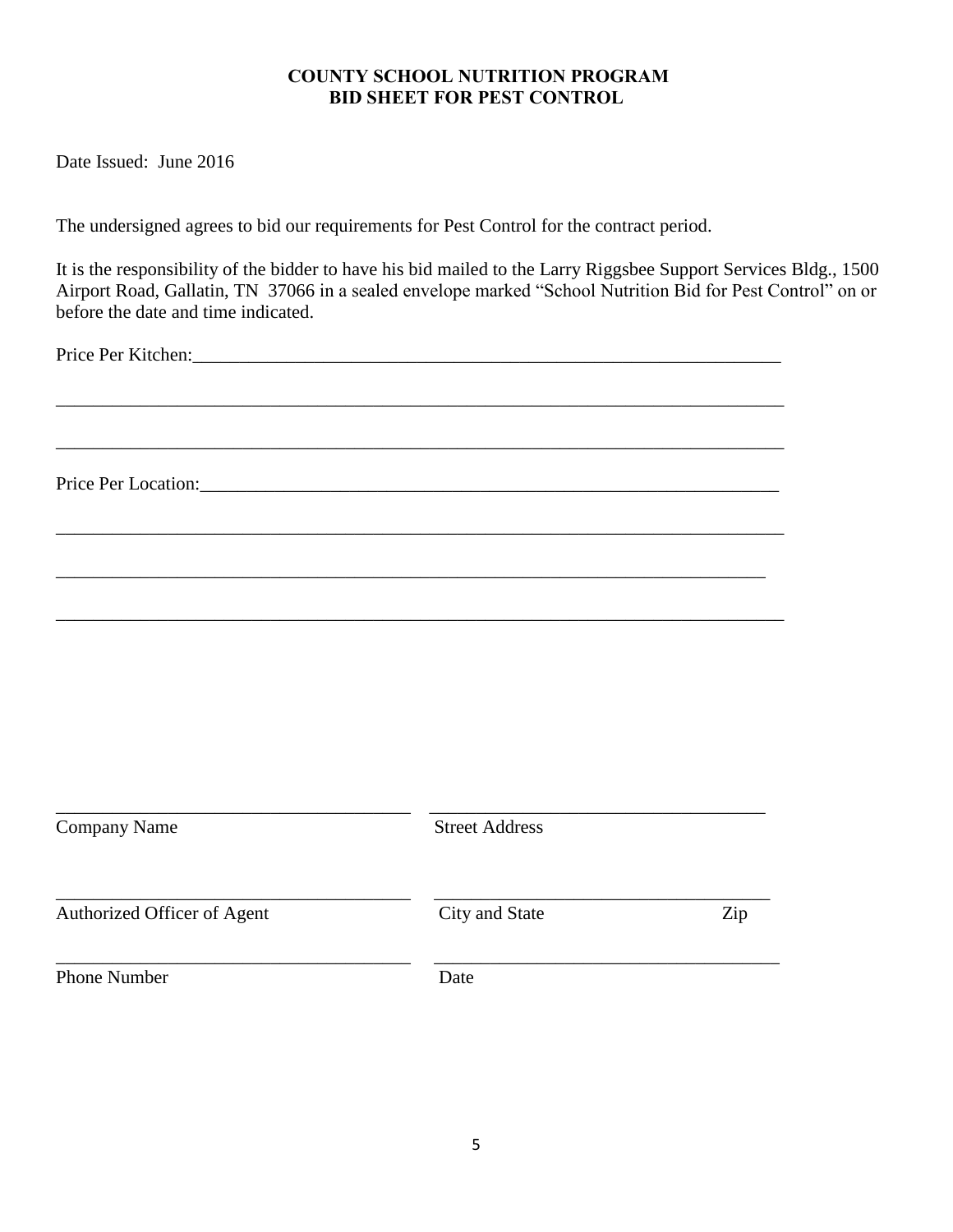# **Sumner County School Nutrition Program Pest Control Services**

# **BID INSTRUCTIONS AND CONDITIONS**

Attached are instructions and conditions for submitting a Pest Control Services Bid for Sumner County School.

The objective of this bidding effort is to select suppliers in such a manner as to provide for open and free competition and comparability.

# **BID PERIOD**

This bid is for a three (3) year period. The bid period begins August 1, 2016 and ends July 31, 2019.

Sealed, written bids will be received at the time and place specified on the invitation to Bid. Postmark on Bid by the date will not suffice. Bid must be received on/or before date and time stated. Faxed bid documents will not be accepted.

#### **BID RENEWAL**

The Sumner County School Nutrition Program's Bid is based on a firm fixed price. Sumner County School Nutrition Program reserves the right to add/or delete products during the contract period. Pricing for added products will be based on a comparison of pricing offered by vendor to the pricing of the same item offered on the open market prior to adding an item to the contract listing. Sumner County reserves the right to add/or delete schools and add/or delete products.

### **CONTRACT AWARD**

The contract will be awarded to the bidder(s) whose bid, conforming will all the material terms and conditions of the bid document, is the lowest in price for area of distribution. Consideration will be given to all bids properly submitted.

Bids are to be opened at the Larry Riggsbee Support Services Bldg., 1500 Airport Road, Gallatin, TN 37066. The opening of bids will be at the time specified; only the bottom-line total figure will be read at bid opening. All bid documents will be checked for accuracy of mathematical extensions and additions. Bids will also be examined for compliance with specifications and conditions outlined in the bid document.

The bid will be awarded after approval by the Board of Education. Bidders will be notified in writing after Board Approval.

Bids will receive appropriate confidentiality before awarding. Upon award, bid documents and tabulations will be available for review.

Errors discovered after public opening cannot be corrected, and bidder will be bound to honor bids as submitted.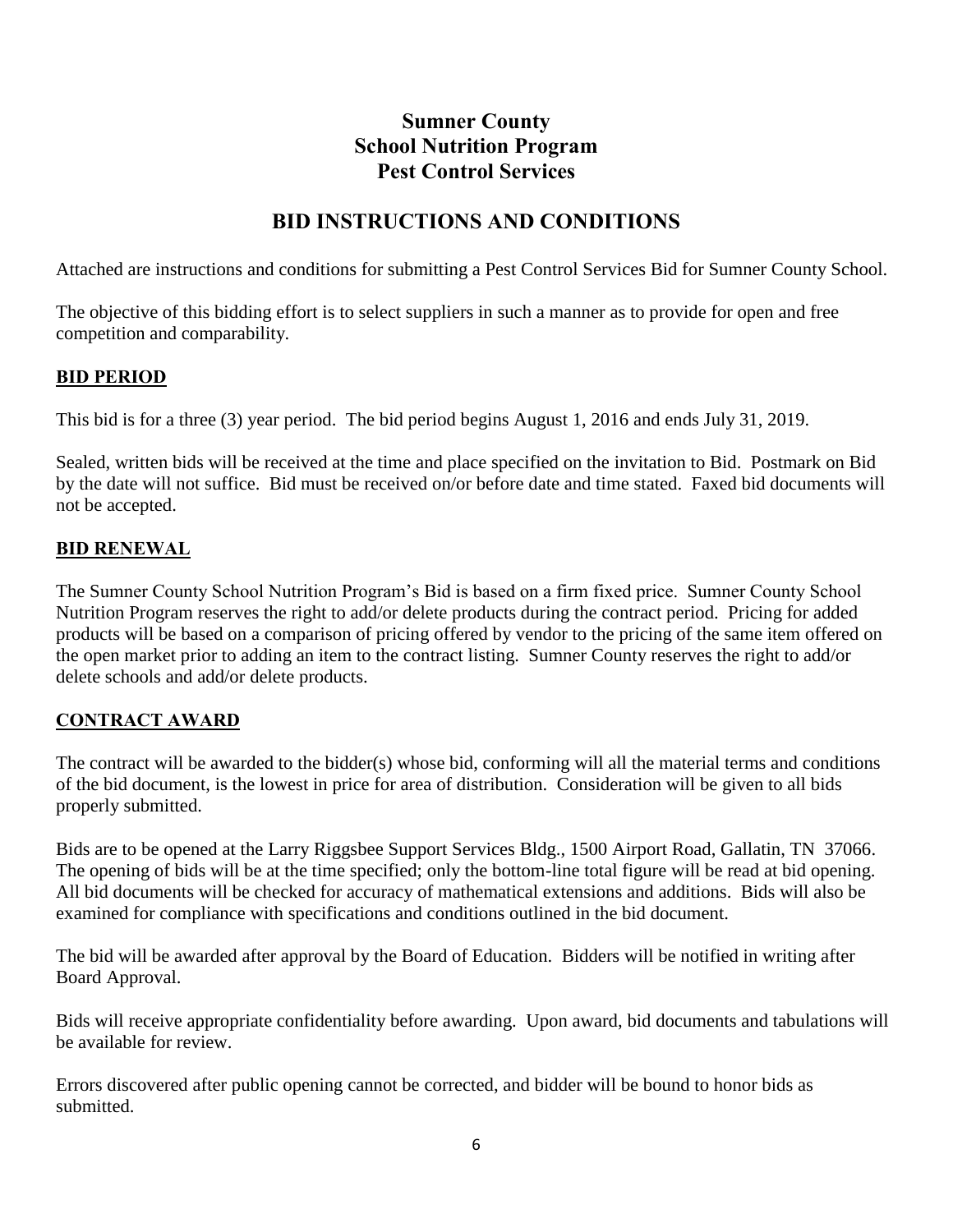If a prospective vendor does not agree with the bid award, they have the right to protest. Disputes arising from the award of this bid must be submitted in writing to Linda Becker, Sumner County Schools, 695 E. Main Street, Gallatin, TN 37066 no later than July 19, 2016. The hearing official will disclose the dispute to the Tennessee State Department of Education, School Nutrition office. The steps for dispute resolution include:

- a) A meeting with the School Nutrition Director participating in the bid, the hearing official and representative from the disputing party to discuss and resolve the complaint.
- b) A written decision letter stating the reasons for the decision will be prepared by the hearing official and submitted in writing to the protestor and all parties involved. This decision letter will be mailed to the protestor and will advise the protestor that he has a right to an additional review.
- c) All employees will be notified that they cannot purchase under this procurement until a final decision is rendered.
- d) The State Agency must be notified of all protests.

# **BID PREPARATION**

Mathematical calculations involving decimals should be carried to two (2) places.

The bid sheet and bid document must be complete, as outlined in the bid conditions. All bids must be signed by a person with authority to bind the bid. The attached contact agreement, Buy American waiver form, debarment/suspension certification statement, and certificate of lobbying must be filled out and signed. All original forms must be signed in blue ink by a person with authority to bind the bid.

Should a bidder find discrepancies or omissions from the bidding document or be in doubt as to their meaning, he/she shall at once request clarification from Linda Becker, Sumner County School System, Director of School Nutrition, (615) 451-5217, linda.becker@sumnerschools.org.

The bid document, contract agreement, debarment/suspension certification statement, certificate of lobbying, Buy American waiver form, and list of schools bid should be sealed in an envelope that is labeled according to the direction stated below.

Mark Bid: **BID: School Nutrition Program for Pest Control Services** 

The bid should then be mailed or delivered to the following address:

Mail Sealed Bid to: Larry Riggsbee Support Services Bldg. 1500 Airport Road Gallatin, TN 37066

#### **SERVICE LEVEL**

The contractor shall fill all original orders and services rendered on the scheduled delivery day. The remaining items shall be delivered on the next service day.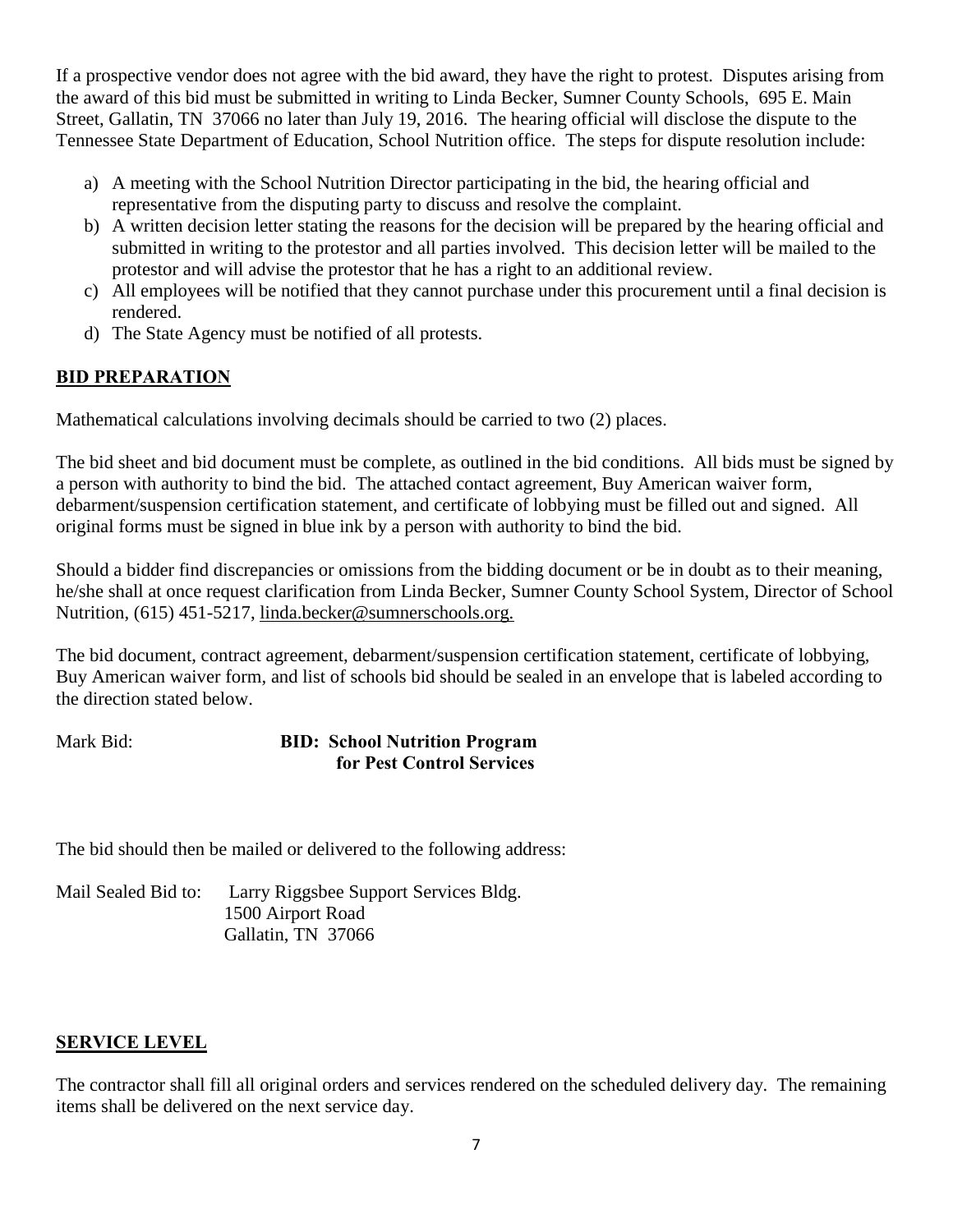### **SPECIFICATIONS**

All bids shall be in accordance with the instructions to bidders and specifications as attached. Specifications are intended to be open and non-restrictive.

### **DELIVERY/SERVICES RENDERED**

Services shall be made to the school Monday thru Friday between the hours of 6:30 a.m. and 2:00 p.m. Exceptions to this time frame must be approved on a case by case basis by the School Nutrition Supervisor. The School Nutrition Supervisor shall arrange service schedules. Services shall **NOT** be rendered after 2:00 p.m. Managers will not be expected to extend working hours to receive late services!

Delivery/Service schedules will be altered to meet holiday and inclement weather schedules. Holiday shall be defined as any week that has less than five (5) school days. If the holiday falls on a scheduled delivery/service day, the delivery/service shall be made on a day to be mutually agreed upon by the school district and the successful contractor.

Products/Services must be delivered inside the cafeteria/food preparation area. The manager or designee will check the items delivered against the requisition/purchase order and invoice at the time of deliver/service with both the manager or designee and the driver signing the appropriate forms.

The School Nutrition Program shall retain the right to reject any or all of a delivery/service that does not meet product specifications.

Failure of any delivered item to conform with specifications as bid shall constitute a default in the contract and shall subject the vendor to the penalties that may be assed to them.

If a vendor fails to deliver or service on a specified date, and does not notify the School Nutrition Program Supervisor, the School Nutrition Supervisor reserves the right to terminate this contract in whole or in part after notification in writing.

The successful bidder shall provide the name and telephone contact number of a company contact person, along with a delivery schedule that includes the delivery person's name and contact number.

#### **SCHOOLS INCLUDED AND SCHOOL CALENDAR (See Attachment page 14-16, Calendar page 21)**

### **VENDOR QUALIFICATION**

Potential Bidders must meet the following criteria:

- Be able to provide a quality product as specified
- Offer reasonable pricing
- Provide dependable delivery of items ordered
- Meet specifications and bid conditions
- Demonstrate successful past performance

A potential bidder may be rejected for one or more of the following reasons:

- Inadequate or unacceptable product lines
- Inadequate facilities with respect to excess capacities, capable of accommodating surges in volume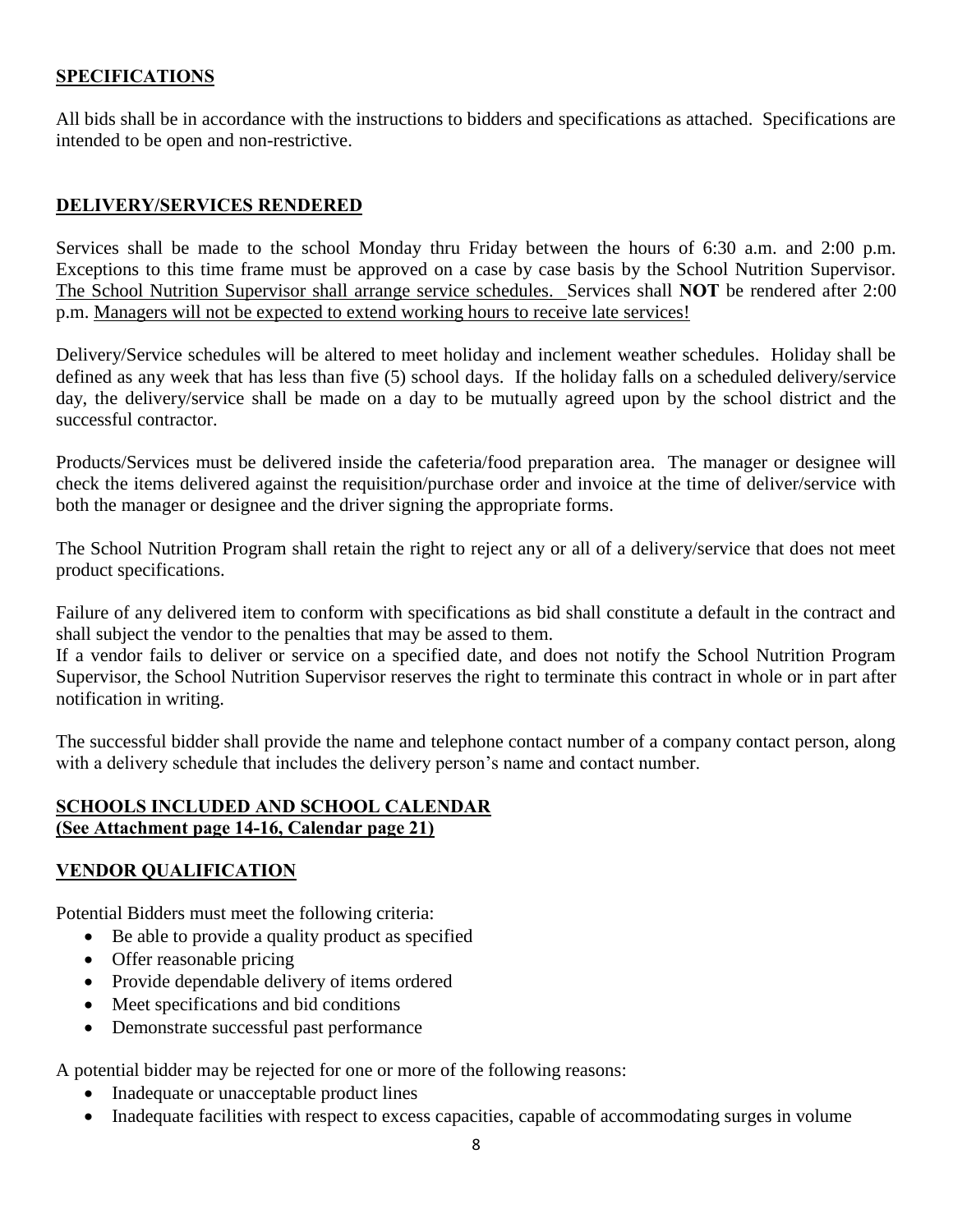- Inadequate truck fleets to handle predicted volume of goods
- Inadequate sanitation
- Documented unacceptable product

# **SELECTION OF VENDOR**

It is the intent of Sumner County School Nutrition Program to involve and utilize the best product/services at the best price and provide small minority firms, women's businesses and labor surplus area firms with increased opportunity to do business with the School Nutrition Program. Regardless of the procurement method used, price is the final determining factor in selecting the successful vendor.

Vendors with poor performance will be notified at the time of such performance and be given opportunity to correct the problems. Documentation will be kept on file. Any vendor with continued poor performance will be removed from the potential vendor list for one year.

# **PENALTIES TO VENDORS**

- A. Any one or a combination of penalties for failure to perform listed as follows may be used:
	- 1. Cost adjustment
	- 2. Termination of contract
	- 3. Suspension from bidding during next bid period
	- 4. Legal action and civil penalties
	- 5. Criminal action

# **TERMINATION FOR CONVENIENCE**

The School District may terminate this Contract without cause for any reason. Said termination shall not be deemed a Breach of Contract by the School District. The School District shall give the Contractor at least thirty (30) days written notice before the effective termination date. The Contractor shall be entitled to receive compensation for satisfactory, authorized service completed as of the termination date, but in no event shall the School District be liable to the Contractor for compensation for any service which has not been rendered. Upon such termination, the Contractor shall have no right to any actual general, special, incidental, consequential, or any other damages whatsoever of any description or amount.

# **TERMINATION FOR CAUSE**

If the Contractor fails to perform its obligations under this contract in a timely or proper manner, or if the Contractor violates any terms of this contract, the School District shall have the right to terminate the contract and withhold payments in excess of fair compensation for completed services.

a) The School District will provide notification of termination for cause in writing. This notice will: (1) specify in reasonable retail the nature of the breach; (2) provide the Contractor with an opportunity to cure, which must be requested in writing no less than 10 days from the date of the Termination Notice; and (3) shall specify the effective date of termination in the event the Contractor fails to correct the breach. The Contractor must present the School District with a written request detailing the efforts it will take to resolve the problem and time period for such resolution. This opportunity to "cure" shall not apply to circumstances in which the Contractor intentionally withholds its services or otherwise refuses to perform. The School District will not consider a request to cure contract performance where there have been repeated problems with respect to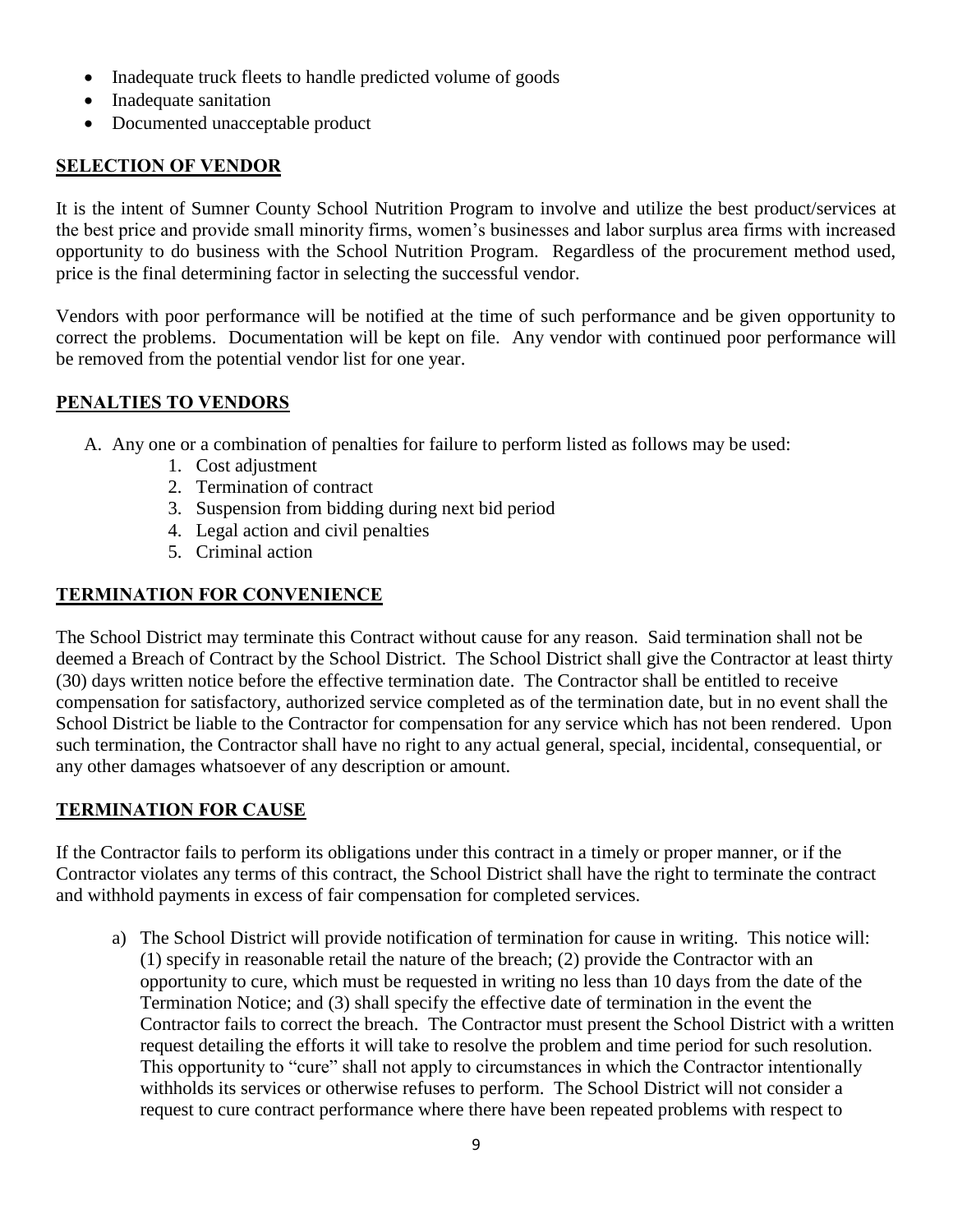identical or similar issues, or if a cure period would cause a delay that would impair the effectiveness of School District operations. In circumstances where an opportunity to cure is not available, termination will be effective immediately.

Notwithstanding the foregoing, the Contractor shall not be relieved of liability to the School District for damages sustained by virtue of any breach of this Contract by the Contractor.

# **BREACH**

A party shall be deemed to have breached the contract if any of the following occurs:

- 1. Failure to provide products or services that conform to contract requirements or
- 2. Failure to maintain/submit any report required hereunder; or
- 3. Failure to perform in full or in part any of the other conditions of the contract
- 4. Violation of any warranty

### **CONTRACTOR BREACH**

### SCHOOL SYSTEM ACTIONS IN EVENT OF A BREACH

Upon the occurrence of any event of breach, the School system may take any one, or more, or all, of the following actions:

- 1. Give the Vendor a written notice of the breach requiring it to be remedied within thirty (30) days from the date of the notice, unless another time line is specified; and if the event of breach is not remedied within the time limit, terminate this contract with notice provided to the Vendor;
- 2. Give the Vendor a written notice specifying the event of breach and suspending all payments to be make under this contract and ordering that the portion of the contract price, which would otherwise accrue to the Vendor during the period from the date of such notice until such time as the School System determines that the Vendor has cured the breach, shall never be paid to the Vendor;
- 3. Set off against any other obligation the School System may owe to the Vendor any damages the School System suffers by reason of any event of breach;
- 4. Treat the contract as materially breached and pursue any of its remedies at law or in equity, or both.

### **PARTIAL DEFAULT**

In the event of a breach, the School District may declare a partial default.

# **CONTRACT TERMINATION**

In the event of a breach, the School District may terminate the contract immediately or in stages. The Contractor shall be notified of the termination in writing by the School District. Said notice may specify either that the termination is to be effective immediately, on the date certain in the future, or that the contractor shall cease operations under this contract in stages. In the event of a termination, the School District may withhold any amounts which may be due the Contractor without waiver of any other remedy of damages available to the School District at law or equity.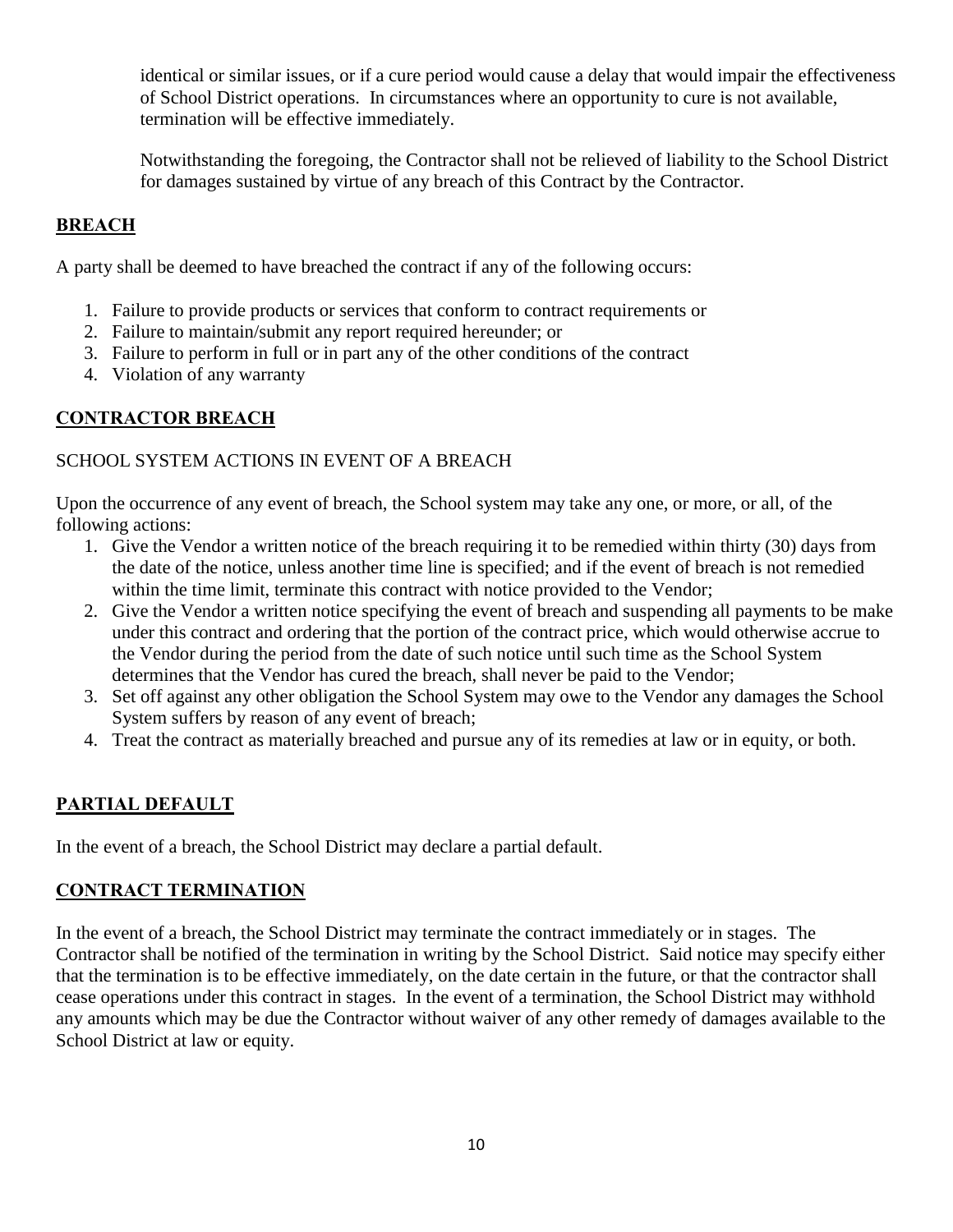# **SCHOOL DISTRICT BREACH**

In the event of a breach of contract by the School District, the Contractor shall notify the School District in writing within 30 days of any breach of contract by the School District. Said notice shall contain a description of the breach. Failure by the Contractor to provide said written notice shall operate as an absolute waiver by the Contractor of the School District's breach. In no event shall any breach on the part of the School District excuse the Contractor from full performance under this contract. In the event of breach by the School District, the Contractor may avail itself of any remedy at law in the forum with appropriate jurisdiction; provided, however, failure by the Contractor to give the School District written notice and opportunity to cure as described herein operates as a waiver of the School District's breach. Failure by the Contractor to file a claim before the appropriate forum in Tennessee with jurisdiction to hear such a claim within one (1) year of the written notice of breach shall operate as a waiver of said claim in its entirety. It is agreed by the parties that this provision establishes a contractual period of limitations for any claim brought by the Contractor.

### **INVOICES AND STATEMENTS**

All monthly statements are to be issued to include and end with the cut-off date which will be the LAST DAY OF THE MONTH.

Three (3) invoices must be furnished to each school at the time of delivery. Invoices must be signed by the cafeteria manager or designee; show quantity and price of each item delivered and total amount of the order.

#### **Unsigned invoices will not be paid.**

It an item must be returned or is rejected, the invoice must be signed by the manger or designee and the person delivering.

At the end of each month, a separate statement showing invoice numbers and dates of delivery for each school shall be mailed to the following address:

> Sumner County School Nutrition Program 695 E. Main Street Gallatin, TN 37066

# **PAYMENTS**

Invoices will be balanced with the statement and processed for payment. Statement should include any credits issued during the month.

All schools serviced under this contract are tax exempt.

### **REGULATION COMPLIANCE**

• All contracts awarded in excess of \$10,000.00 by grantees and their contractors or sub-grantees shall comply with Executive Order 11246, entitled "Equal Employment Opportunity," as amended by Executive Order 11375, and supplemented by the Department of Labor regulations (41CFP, Part 60)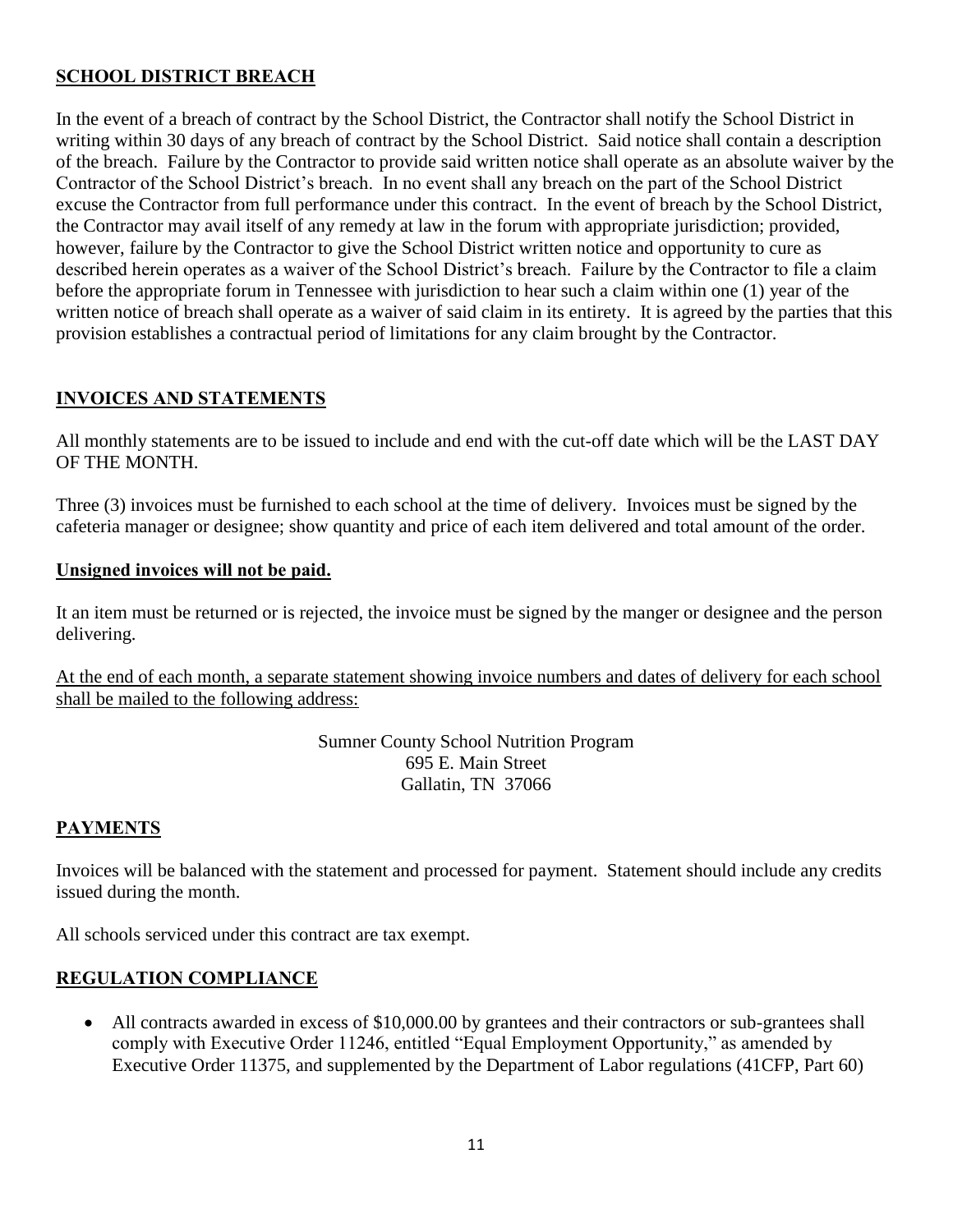- All contracts over \$100,000.00 will require compliance with the Clean Air Act issued under Section 306, Section 508 of the Clean Water Act, Executive Order 11738 and Environmental Protection Agency regulation.
- Bidders must comply with mandatory standards and policies related to energy efficiency which are contained in the State Energy Plan issued in compliance with Energy Policy and Conservation Act (PL 94-163, 89 Stat. 871).
- A Certificate of Lobbying must be signed for all contracts over \$100,000.
- A Certificate of Debarment/Suspension must be signed for all contracts over \$25,000.
- Bidders must comply with the "Buy American" provision as outlined in Policy Memorandum 210.21- 14.
- All property or services furnished must comply with all applicable Federal, State, and Local laws, codes and regulations.

# **RECORDS**

All contractors are required to retain all books, records and other documents relative to this agreement for three (3) years after final payment and all other pending matters are closed. Contractors must agree that the School Food Authority, the State Agency, the United States Department of Agriculture, or Comptroller General may have full access to any books, documents, papers, and records of the Contractor which are directly pertinent to all negotiated contracts. If an investigation or audit is in progress, records shall be maintained until stated matter is closed.

# **CODE OF CONDUCT**

The following conduct will be expected of all persons who are engaged in the awarding and administration of contracts supported by School Food and Nutrition Program Funds.

- 1. No employee, officer or agent of named School Food Authorities shall participate in the selection or in the award or administration of a contract supported by program funds if a conflict of interest, real or apparent, would be involved.
- 2. Conflicts of interest arise when one of the following has a financial or other interest in the firm selected for the award:
	- a) The employee, officer or agent
	- b) Any member of the immediate family
	- c) His or her partner
	- d) An Organization which employs or is about to employ one of the above.
- 3. The School Nutrition Program employees, officers, or agents shall neither solicit nor accept gratuities, favors, or anything of monetary value from contractors, potential contractors, or parties to subagreements.
- 4. Penalties for violation of the code of conduct of named School Nutrition Program should be:
	- a) Reprimand by Board of Education;
	- b) Dismissal by Board of Education;
	- c) Any legal action necessary.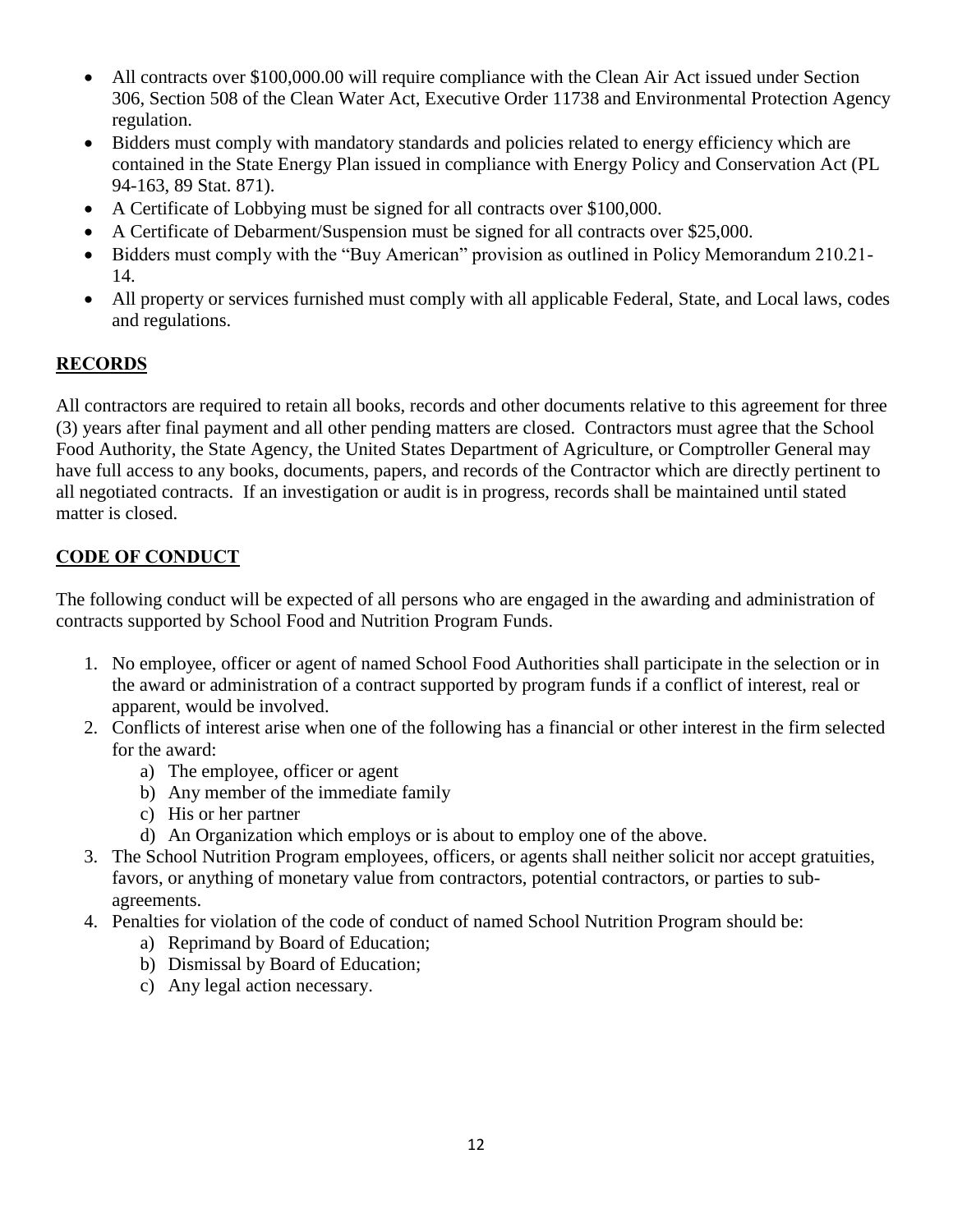*In accordance with Federal civil rights law and U.S. Department of Agriculture (USDA) civil rights regulations and policies, the USDA, its Agencies, offices, and employees, and institutions participating in or administering USDA programs are prohibited from discriminating based on race, color, national origin, sex, disability, age, or reprisal or retaliation for prior civil rights activity in any program or activity conducted or funded by USDA.* 

*Persons with disabilities who require alternative means of communication for program information (e.g. Braille, large print, audiotape, American Sign Language, etc.), should contact the Agency (State or local) where they applied for benefits. Individuals who are deaf, hard of hearing or have speech disabilities may contact USDA through the Federal Relay Service at (800) 877-8339. Additionally, program information may be made available in languages other than English.* 

*To file a program compliant of discrimination, complete the USDA Program Discrimination Compliant Form, (AD-3027) found online at: [http://www.ascr.usda.gov/complaint filing cust.html,](http://www.ascr.usda.gov/complaint%20filing%20cust.html) and at any USDA office, or write a letter addressed to USDA and provide in the letter all of the information requested in the form. To request a copy of the complaint form, call (866) 632-9992. Submit your completed form or letter to USDA by:* 

*(1) mail: U.S. Department of Agriculture Office of the Assistant Secretary for Civil Rights 1400 Independence Avenue, SW Washington. D.C. 20250-9410; (2) fax: (202) 6907442; or (3) email: [program.intake@usda.gov.](mailto:program.intake@usda.gov)* 

*This institution is an equal opportunity provider.*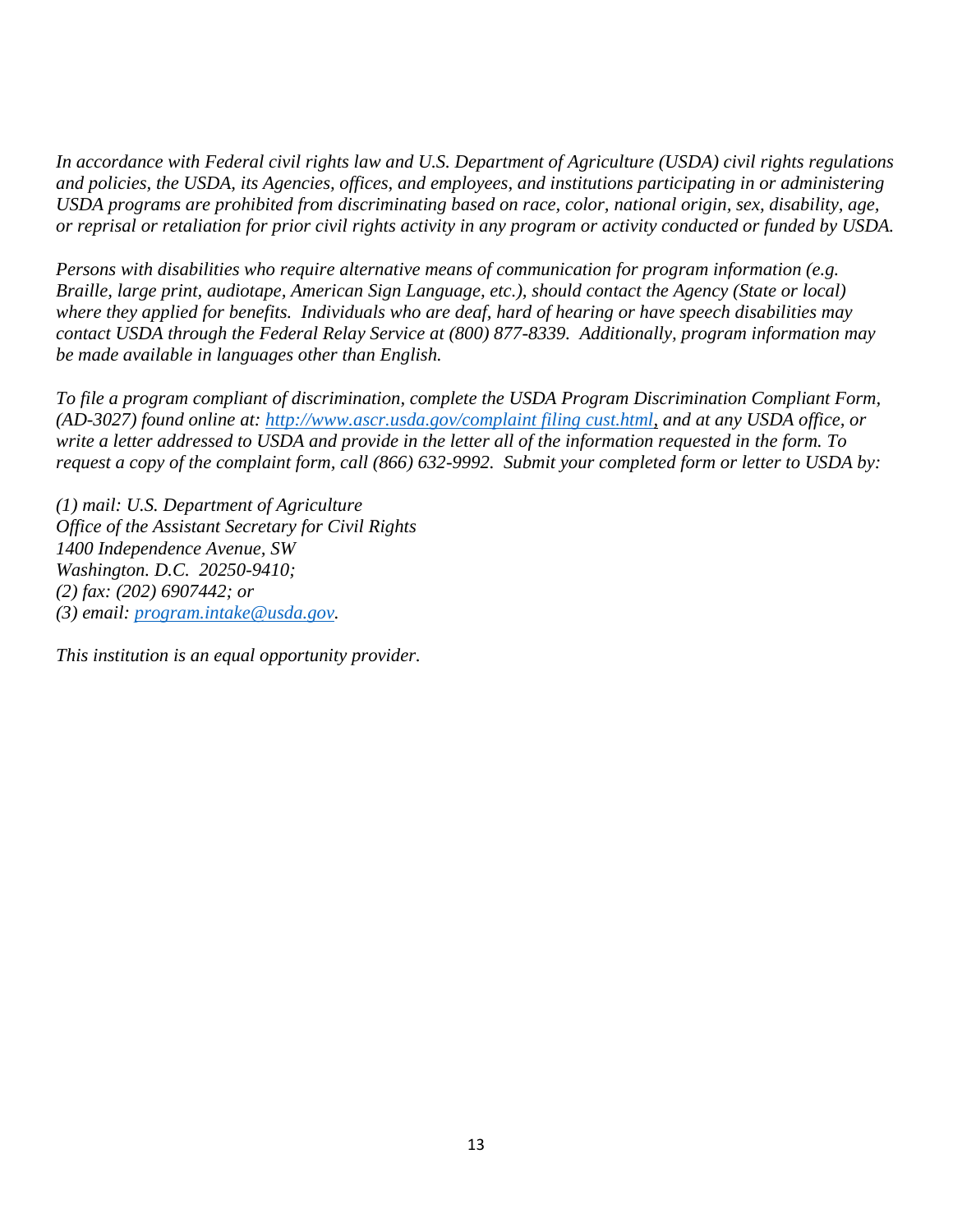# **Sumner County Schools Cafeterias**

#### **GALLATIN SCHOOLS PORTLAND SCHOOLS**

Benny Bills Elementary Clyde Riggs Elementary Howard Elementary Oakmont Elementary Rucker Stewart Middle **Portland East Middle** Portland East Middle Joseph Shafer Middle Portland West Middle Station Camp Elementary Portland Senior Station Camp Senior Union Elementary Vena Stuart Elementary

#### **HENDERSONVILLE, GOODLETTSVILLE BETHPAGE SCHOOL AND MILLERSVILLE SCHOOLS**

Beech Elementary Beech Senior Annex – **(No Cafeteria) WESTMOERLAND SCHOOLS**  Beech Senior Westmoreland Elementary Gene W. Brown Elementary Westmoreland Middle George Whitten Elementary Westmoreland Senior Hendersonville Senior Indian Lake Elementary **WHITE HOUSE SCHOOLS**  Jack Anderson Elementary Knox Doss @ Drakes Creek Middle **H.B. Williams Elementary** Lakeside Park Elementary White House Middle Madison Creek Elementary White House Senior Annex Merrol Hyde Magnet School White House Senior Millersville Elementary Nannie Berry Elementary **CENTRAL OFFICE FACILITIES**  Robert Ellis Middle Maintenance Department T. W. Hunter Middle Transportation Department V. G. Hawkins Middle Material Center Walton Ferry Elementary **E. B. Wilson Building** William Burrus Elementary Teacher Center

Gallatin Senior **J.W. Wiseman Elementary** Guild Elementary **North Sumner Elementary** North Sumner Elementary R.T. Fisher Alternative Portland Gateview Elementary Station Camp Middle Watt Hardison Elementary

Bethpage Elementary

Central Office Building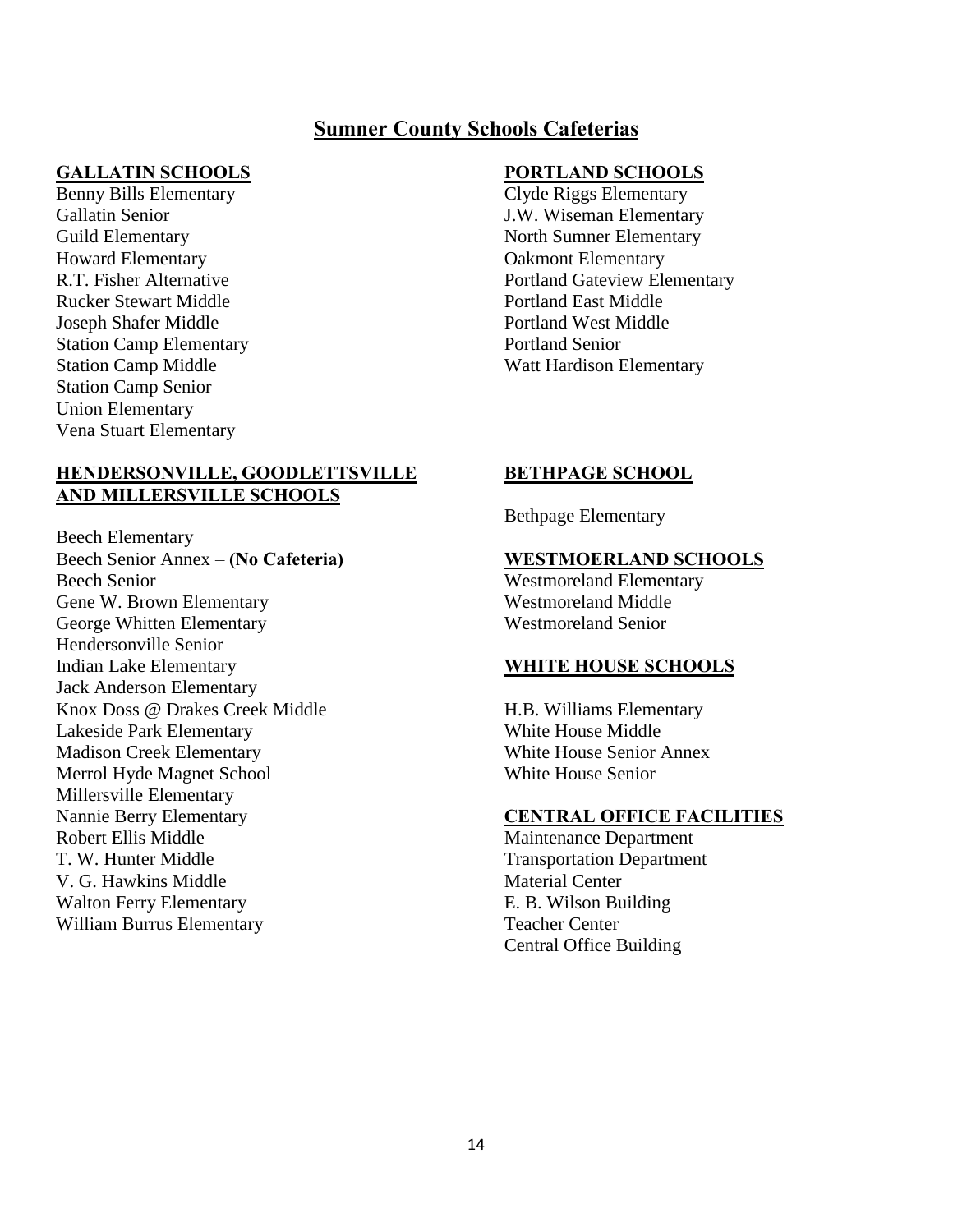#### **Sumner County Schools Addresses**

Jack Anderson Elementary Howard Elementary 250 Shutes Lane 805 Long Hollow Pike Hendersonville, TN 37075 Gallatin, TN 37066

Beech Elementary **Indian Lake Elementary** 3120 Long Hollow Pike 505 Indian Lake Road Hendersonville, TN 37075 Hendersonville, TN 37075

3126 Long Hollow Pike 922 South Broadway Hendersonville, TN 37075 Portland, TN 37148

1030 Union School Road 1338 Drakes Creek Road

420 Old Highway 31E 204 Dolphus Drive

700 Dan P. Herron Drive 128 Township Drive

Gene Brown Elementary **Construction** Elementary Millersville Elementary 115 Gail Drive 1248 Louisville Hwy. Hendersonville, TN 37075 Goodlettsville, TN 37072

Guild Elementary Nannie Berry Elementary 1018 South Water Street 138 Indian Lake Road

H. B. Williams Elementary North Sumner Elementary 115 South Palmers Chapel Road 1485 North Sumner Road White House, TN 37188 Bethpage, TN 37022

Hendersonville Senior Oakmont Elementary 123 Cherokee Road 3323 Highway 76 Hendersonville, TN 37075 Cottontown, TN 37048

1098 Gateview Drive 516 Carson Street Portland, TN 37148 Gallatin, TN 37066

Beech Senior J. W. Wiseman Elementary

Benny Bills Elementary Knox Doss @ Drakes Creek Gallatin, TN 37066 Hendersonville, TN 37075

Bethpage Elementary **Lakeside Park Elementary Lakeside Park Elementary** Bethpage, TN 37022 Hendersonville, TN 37075

Clyde Riggs Elementary Madison Creek Elementary 211 Fountain Head Road 1040 Madison Creek Road Portland, TN 37148 Goodlettsville, TN 37072

Gallatin Senior Merrol Hyde Magnet School Gallatin, TN 37066 Hendersonville, TN 37075

Gallatin, TN 37066 **Hendersonville, TN 37075** 

Portland Gateview Elementary Union Elementary (Year Round)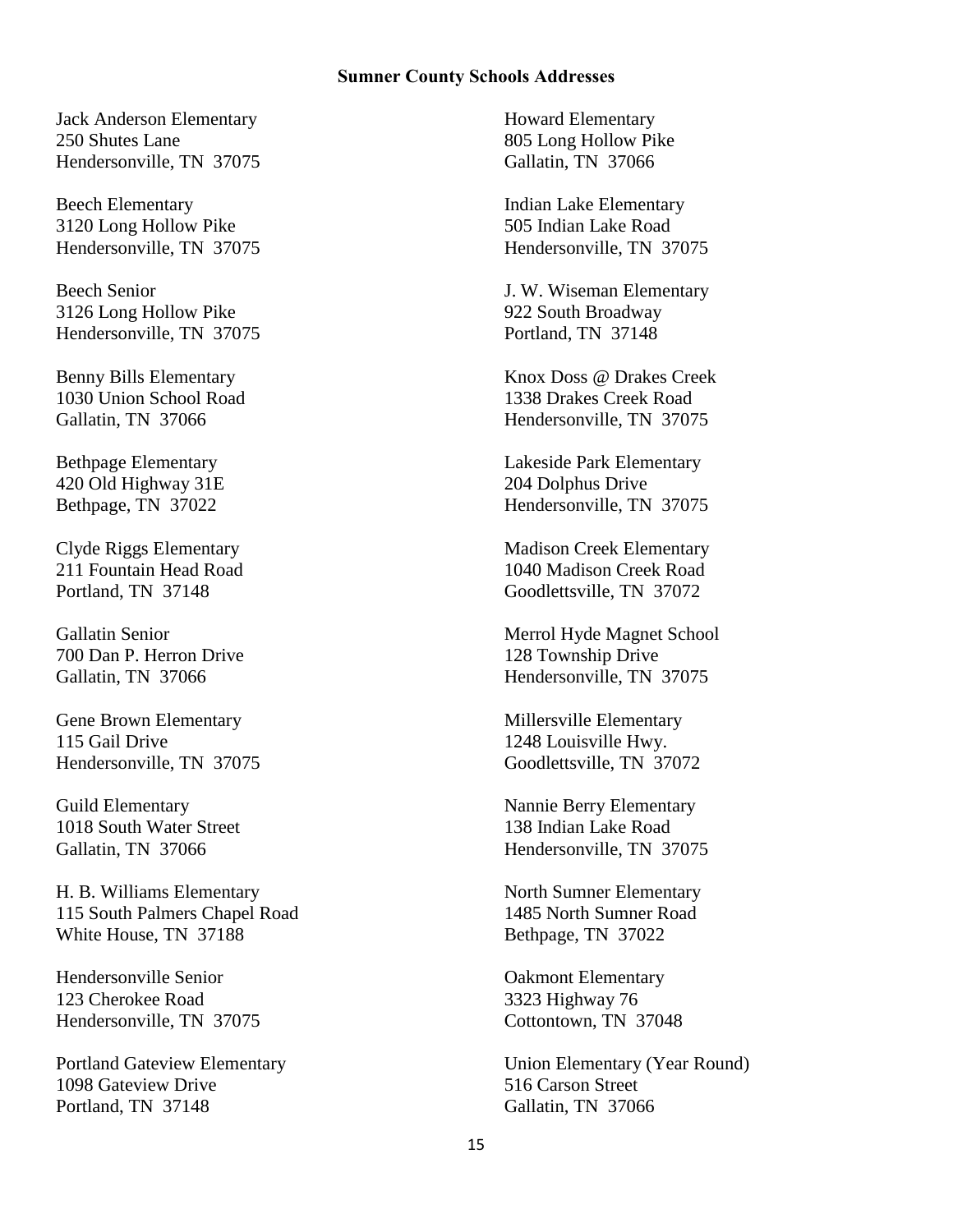Portland Middle West Vena Stuart Elementary 110 Nolan Private Drive 780 Hart Street Portland, TN 37148 Gallatin, TN 37066

R. T. Fisher Alternative School Watt Hardison Elementary 455 North Boyers Street 300 Gibson Street Gallatin, TN 37066 Portland, TN 37148

Robert Ellis Middle Westmoreland Elementary 100 Indian Lake Road 4178 Hawkins Drive Hendersonville, TN 37075 Westmoreland, TN 37186

Rucker Stewart Middle Westmoreland Middle 350 Hancock Street 4128 Hawkins Drive

Shafer Middle Westmoreland Senior 240 Albert Gallatin Blvd. 4300 Hawkins Drive

Station Camp Elementary White House Middle 1020 Bison Trail 2020 Hwy. 31W Gallatin, TN 37066 White House, TN 37188

Station Camp Middle White House Senior Annex 281 Big Station Camp Blvd. 111 Meadow Road Gallatin, TN 37066 Gallatin, TN 37188

T. W. Hunter Middle George Whitten Elementary 2101 New Hope Road 2101 New Hope Road 2101 New Hope Road 2101 New York 2012

Portland Middle East V. G. Hawkins Middle 604 South Broadway 487-A Walton Ferry Road Portland, TN 37148 Hendersonville, TN 37075

Portland Senior Walton Ferry Elementary 600 College Street 732 Walton Ferry Road Portland, TN 37148 Hendersonville, TN 37075

Gallatin, TN 37066 Westmoreland, TN 37186

Gallatin, TN 37066 Westmoreland, TN 37186

Station Camp Senior **White House Senior** White House Senior 1040 Bison Trail 508 Tyree Springs Road Gallatin, TN 37066 White House, TN 37188

Hendersonville, TN 37075 Hendersonville, TN 37075

 William Burrus Elementary 1336 Drakes Creek Road Hendersonville, TN 37075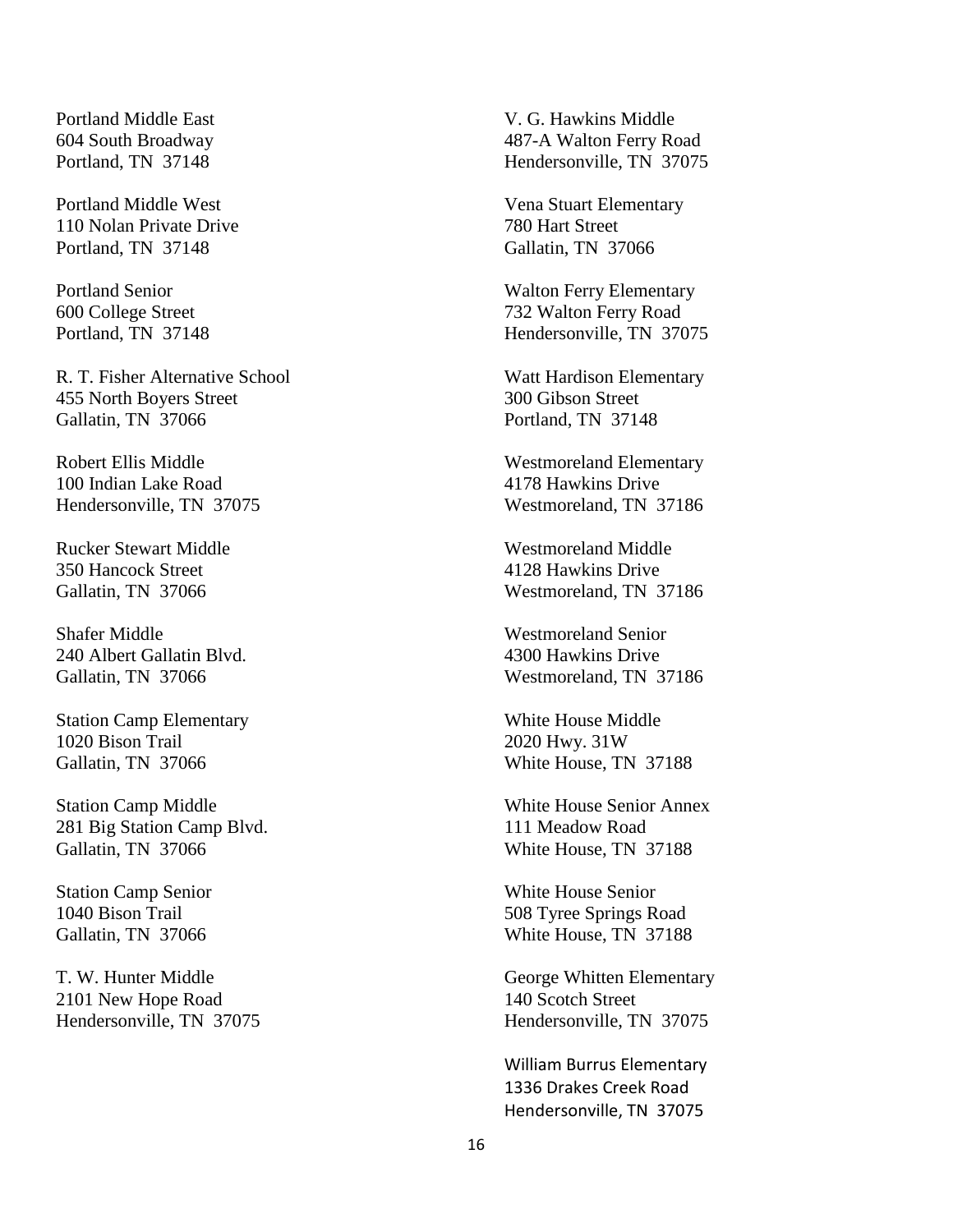# **Sumner County School Nutrition Program Pest Control Services SY 2016-2019**

# **CONTRACT AGREEMENT**

We have carefully examined and fully understand the **GENERAL BID CONDITIONS** in furnishing the Sumner County School Nutrition Program Pest Control Services Bid prices for items requested.

In compliance with the bid awards, and subject to all terms and conditions listed on the **GENERAL BID CONDITIONS,** the undersigned offers and agrees to sell to the **Sumner County School Nutrition Program** all items as quoted. It is understood that all prices quoted include any and all delivery charges and are not subject to finance charges.

**COMPANY REPRESENTATIVE** 

**ADDRESS CITY, STATE, ZIP CODE** 

**DATE** TELEPHONE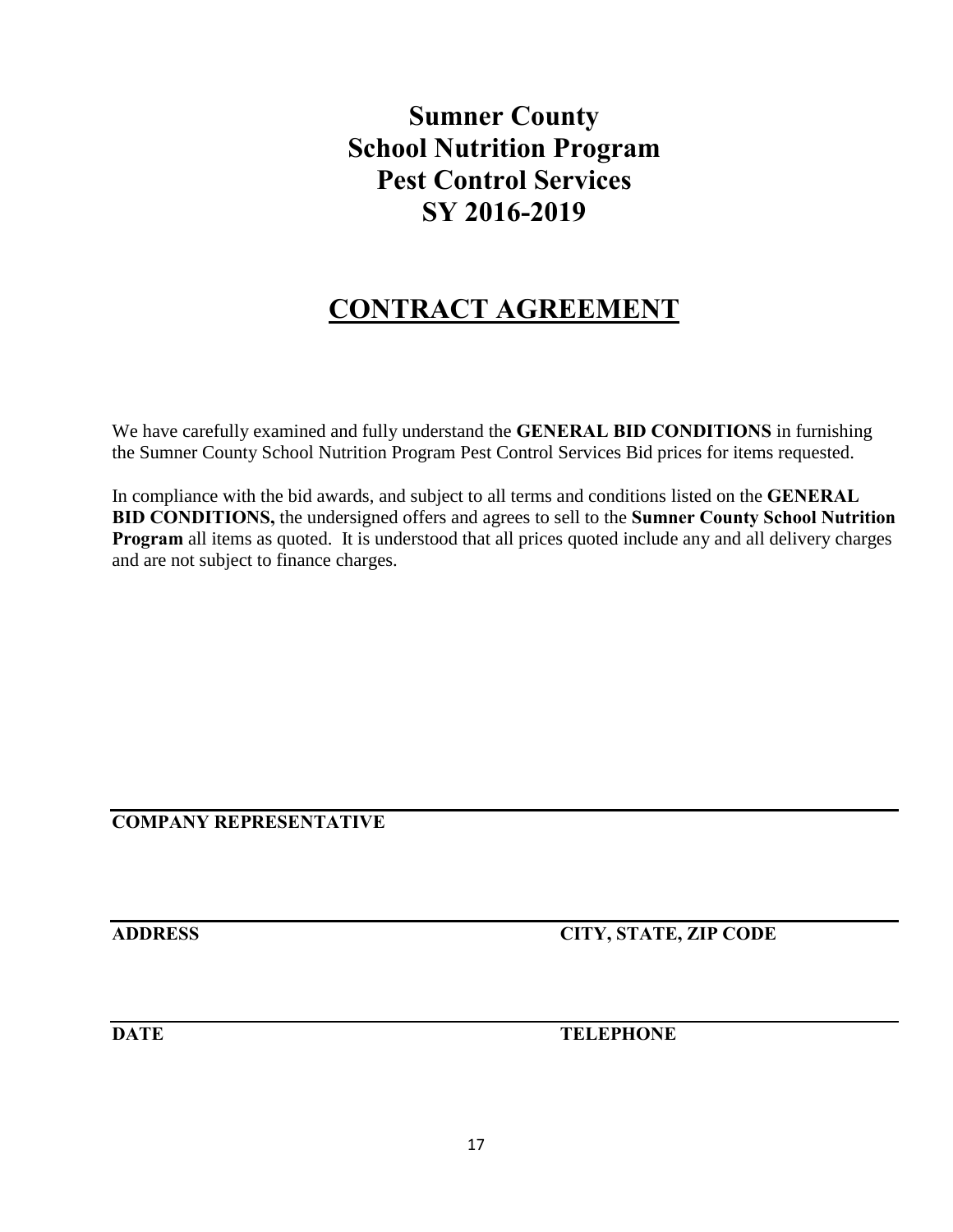# Certification Regarding Debarment, Suspension, Ineligibility and Voluntary Exclusion – Lower Tier Covered Transactions

**(Before completing certification, read instructions)** 

- **(1) The prospective lower tier participant certifies, by submission of this proposal, that neither it nor its Principals is presently debarred, suspended, proposed for debarment, declared ineligible or voluntarily excluded from participation in this transaction by any Federal department or agency.**
- **(2) Where the prospective lower tier participant is unable to certify to any of the statement in this Certification, such prospective participant shall attach an explanation to this proposal.**

| <b>Organization Name</b>                             | <b>Bid Number</b> |
|------------------------------------------------------|-------------------|
| Name(s) and Title(s) of Authorized Representative(s) |                   |
| Signature(s)                                         | Date              |

#### **Instructions for Certification**

- (1) By signing and submitting this form, the prospective lower tier participant is providing the certification set out on the reverse side in accordance with these instructions.
- (2) The certification in this clause is a material representation of fact upon which reliance was placed when this transaction was entered into. If it is later determined that the prospective lower tier participant knowingly rendered an erroneous certification, in addition to other remedies available to the Federal Government, the department or agency with which this transaction originated may pursue available remedies, including suspension and/or debarment.
- (3) The prospective lower tier participant shall provide immediate written notice to the person to whom this proposal is submitted if at any time the prospective lower tier participant learns that its certification was erroneous when submitted or has become erroneous by reason of changed circumstances.
- (4) The terms "covered transaction", "debarred", "suspended", "ineligible", "lower tier covered transaction", "participant", "person", "primary covered transaction", "principal", "proposal", and "voluntarily excluded", as used in this clause, have the meanings set out in the Definition and Coverage sections of rules implementing Executive Order 12549. You may contact the person to which this proposal is submitted for assistance in obtaining a copy of those regulations.
- (5) The prospective lower tier participant agrees by submitting this form that, should the proposed covered transaction be entered into, it shall not knowingly enter into any lower tier covered transaction with a person who is debarred, suspended declared ineligible, or voluntarily excluded from participation in this covered transaction, unless authorized by the department or agency with which this transaction originated.
- (6) The prospective lower tier participant further agrees by submitting this form that it will include this clause titled "Certification Regarding Debarment, Suspension, Ineligibility and Voluntarily Exclusion – Lower Tier Covered Transactions", without modification, in all lower tier covered transactions and in all solicitations for lower tier covered transactions.
- (7) A participant in a covered transaction may rely upon a certification of a prospective participant in a lower tier covered transaction that it is not debarred, suspended, ineligible, or voluntarily excluded from the covered transaction, unless it knows that the certification is erroneous. A participant may decide the method and frequency by which it determines the eligibility of its principals. Each participant may, but is not required to, check with the Non-procurement List.
- (8) Nothing contained in the foregoing shall be construed to require establishment of a system of records in order to render in good faith the certification required by this clause. The knowledge and information of a participant is not required to exceed that which is normally possessed by a prudent person in the ordinary course of business dealings.
- (9) Except for transaction authorized under paragraph 5 of these instructions, if a participant in a covered transaction knowingly enters into a lower tier covered transaction with a person who is suspended, debarred, ineligible, or voluntarily excluded from participation in this transaction, in addition to other remedies available to the Federal Government, the department or agency with which this transaction originated may pursue available remedies including suspension and/or debarment.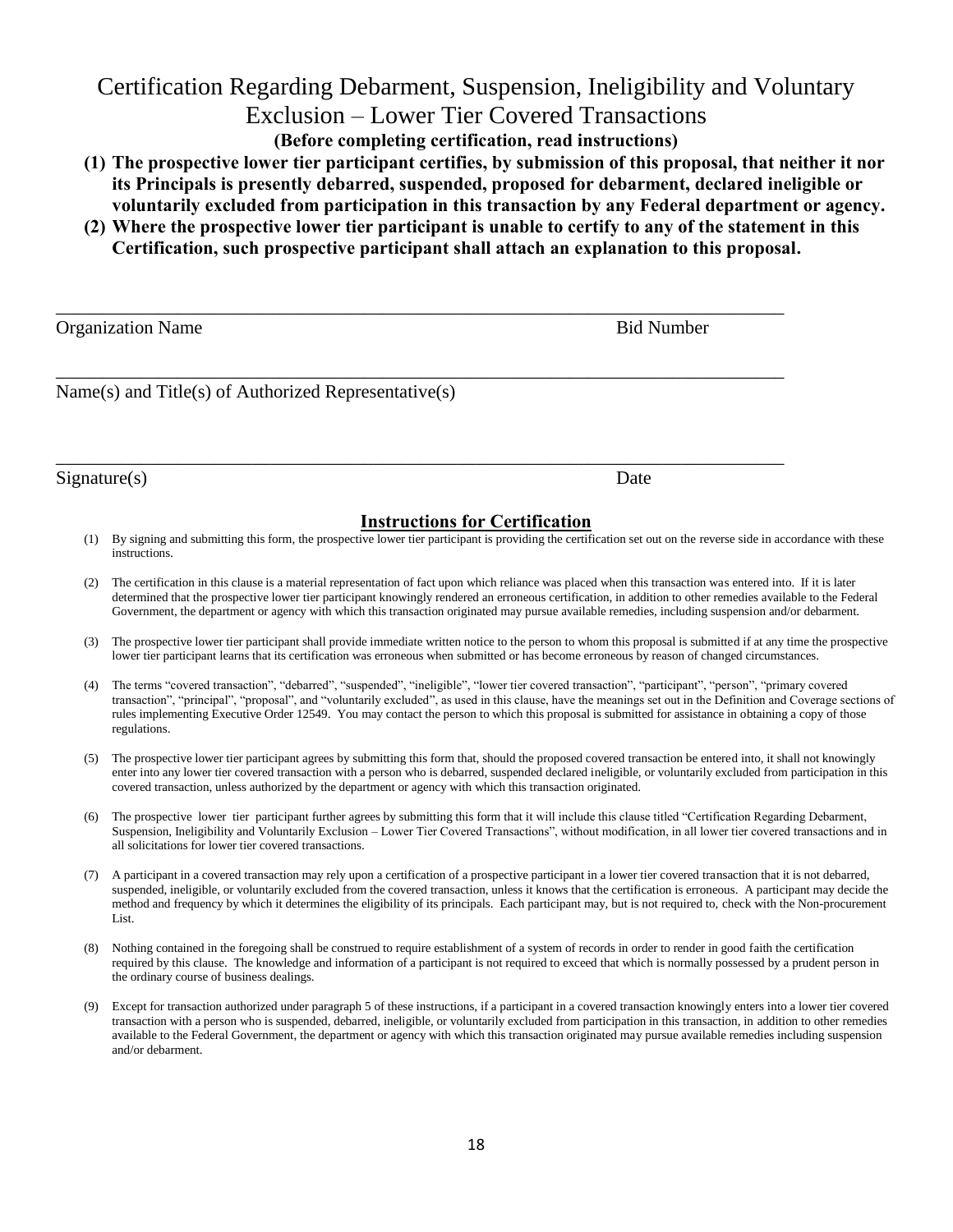#### CERTIFICATION REGARDING LOBBYING

Applicable to Grants, Sub-grants, Cooperative Agreements, and Contracts Exceeding \$100,000 in Federal Funds.

Submission of this certification is a prerequisite for making or entering into this transaction and is imposed by section 1352, title 31, U.S. Code. This certification is a material representation of fact upon which reliance was placed when this transaction was made or entered into. Any person who fails to file the required certification shall be subject to a civil penalty of not less than \$10,000 and not more than \$100,000 for each such failure.

The undersigned certifies, to the best of his or her knowledge and belief, that:

- (1) No Federal appropriated funds have been paid or will be paid, by or on behalf of the undersigned, to any person for influencing or attempting to influence an officer or employee of any agency a Member of Congress, an officer or employee of Congress, or an employee of a Member of Congress in connection with the awarding of a Federal contract, the making of a Federal grant, the making of a Federal loan, the entering into of a cooperative agreement, and the extension, continuation, renewal, amendment, or modification of a Federal contract, grant, loan, or cooperative agreement.
- (2) If any funds other than Federal appropriated funds have been paid or will be paid to any person for influencing or attempting to influence an officer or employee of any agency, a Member of Congress, an officer or employee of Congress, or an employee of a Member of Congress in connection with this Federal grant or cooperative agreement, the undersigned shall complete and submit Standard Form – LLL, "Disclosure Form to Report Lobbying", in accordance with its instructions.
- (3) The undersigned shall require that the language of this certification be included in the award documents for all covered sub-awards exceeding \$100,000 in Federal funds at all appropriate tiers and that all subrecipients shall certify and disclose accordingly.

\_\_\_\_\_\_\_\_\_\_\_\_\_\_\_\_\_\_\_\_\_\_\_\_\_\_\_\_\_\_\_\_\_\_\_\_\_\_\_\_\_\_\_\_\_\_\_\_\_\_\_\_\_\_\_\_\_\_\_\_\_\_\_\_\_\_\_\_\_\_\_\_\_\_\_\_\_\_\_\_\_\_\_\_\_\_\_\_\_\_

\_\_\_\_\_\_\_\_\_\_\_\_\_\_\_\_\_\_\_\_\_\_\_\_\_\_\_\_\_\_\_\_\_\_\_\_\_\_\_\_\_\_\_\_\_\_\_\_\_\_\_\_\_\_\_\_\_\_\_\_\_\_\_\_\_\_\_\_\_\_\_\_\_\_\_\_\_\_\_\_\_\_\_\_\_\_\_\_\_\_

\_\_\_\_\_\_\_\_\_\_\_\_\_\_\_\_\_\_\_\_\_\_\_\_\_\_\_\_\_\_\_\_\_\_\_\_\_\_\_\_\_\_\_\_\_\_\_\_\_\_\_\_\_\_\_\_\_\_\_\_\_\_\_\_\_\_\_\_\_\_\_\_\_\_\_\_\_\_\_\_\_\_\_\_\_\_\_\_\_\_

FNS Grant/Cooperative Agreement

Name/Address of Organization

Name/Title of Submitting Official

Signature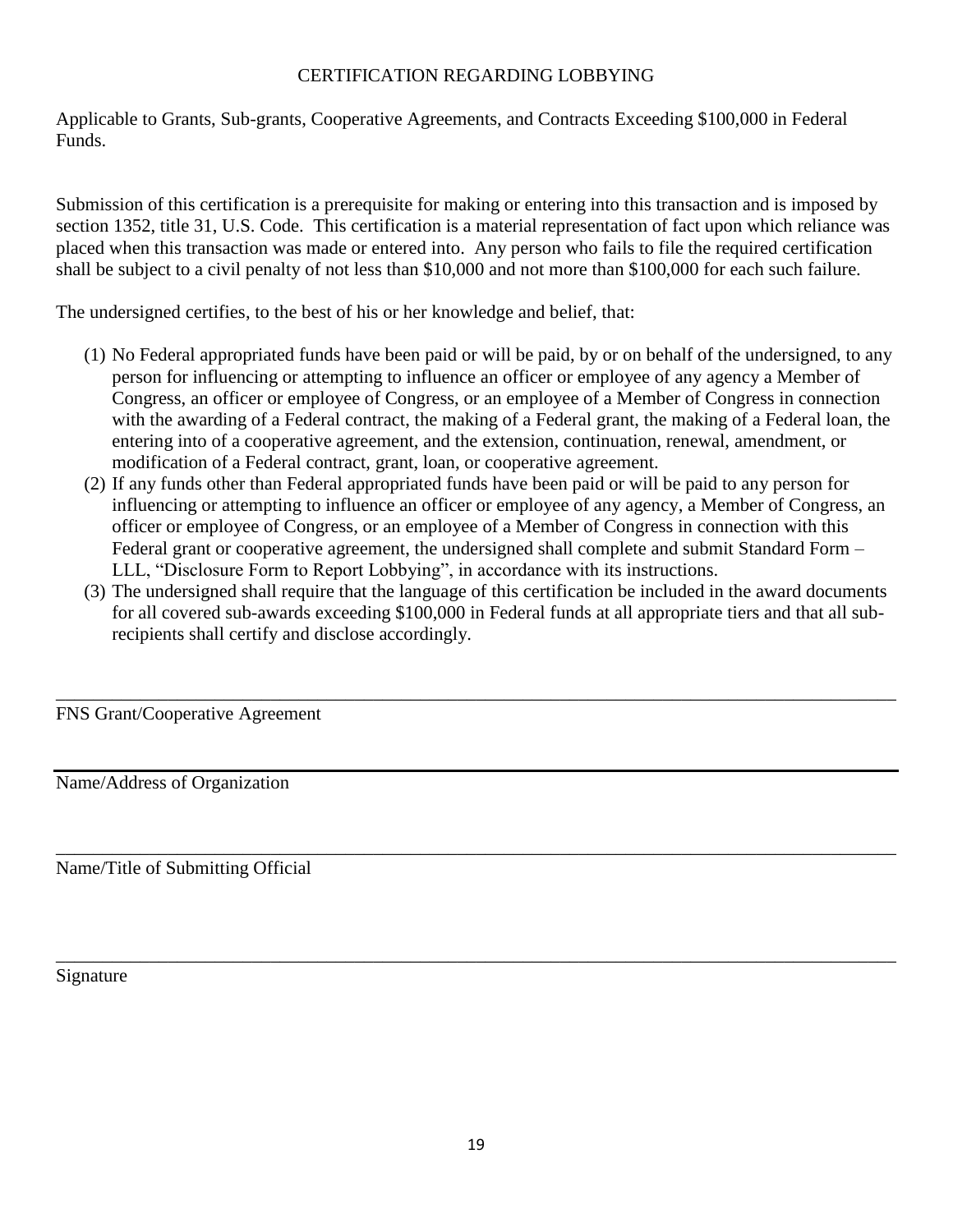# **Certificate of Independent Price Determination**

- (A)By submission of this offer, the offeror certifies and in the case of a joint offer, each part thereto certifies as to its own organization, that in connection with this procurement:
	- (1) The prices in this offer have been arrived at independently, without consultation, communication, or agreement, for the purpose of restricting competition, as to any matter relating to such prices with any other offeror or with any competitor;
	- (2) unless otherwise required by law, the prices which have been quoted in this offer have not been knowingly disclosed by the offeror and will not knowingly be disclosed by the offeror prior to bid opening in the case of an advertised procurement or prior to award in the case of a negotiated procurement, directly or indirectly to any other offeror or to any competitor; and
	- (3) no attempt has been make or will be made by the offeror to induce any person or firm to submit or not to submit, and offer for the purpose of restricting competition.
- (B) Each person signing this offer certifies that:
	- (1) He or she is the person in the offeror's organization responsible within the organization for the decision as to the prices being offered herein and he or she has not participated, and will not participate, in any action contrary to  $(A)(3)$  above; or
	- (2) he or she is not the person in other offeror's organization responsible within the organization for the decision as to the prices being offered herein, but that he or she has been authorized in writing to act as agent for the persons responsible for such decision in certifying that such person have not participated and will not participate, in any action contrary to  $(A)(1)$  through (A)(3) above, and as their agent does hereby so certify; and he or she has not participated, and will not participate, in any action contrary to  $(A)(1)$  through  $(A)(3)$ .

Signature of Vendor's Authorized Representative

Title Date

In accepting this offer, the sponsor certifies that the sponsor's officers, employees or agents have not taken any action which may jeopardized the independence of the offer referred to above.

\_\_\_\_\_\_\_\_\_\_\_\_\_\_\_\_\_\_\_\_\_\_\_\_\_\_\_\_\_\_\_\_\_\_\_\_\_\_\_\_\_\_\_\_\_\_\_\_\_\_\_\_\_\_\_\_\_\_\_\_\_\_\_\_\_\_\_\_\_\_\_\_\_\_\_\_\_\_\_\_\_\_\_\_\_\_\_\_\_\_

\_\_\_\_\_\_\_\_\_\_\_\_\_\_\_\_\_\_\_\_\_\_\_\_\_\_\_\_\_\_\_\_\_\_\_\_\_\_\_\_\_\_\_\_\_\_\_\_\_\_\_\_\_\_\_\_\_\_\_\_\_\_\_\_\_\_\_\_\_\_\_\_\_\_\_\_\_\_\_\_\_\_\_\_\_\_\_\_\_\_

\_\_\_\_\_\_\_\_\_\_\_\_\_\_\_\_\_\_\_\_\_\_\_\_\_\_\_\_\_\_\_\_\_\_\_\_\_\_\_\_\_\_\_\_\_\_\_\_\_\_\_\_\_\_\_\_\_\_ \_\_\_\_\_\_\_\_\_\_\_\_\_\_\_\_\_\_\_\_\_\_\_\_\_\_\_\_\_\_

| Signature of Vendor's Authorized Representative |  |  |  |  |  |
|-------------------------------------------------|--|--|--|--|--|
|-------------------------------------------------|--|--|--|--|--|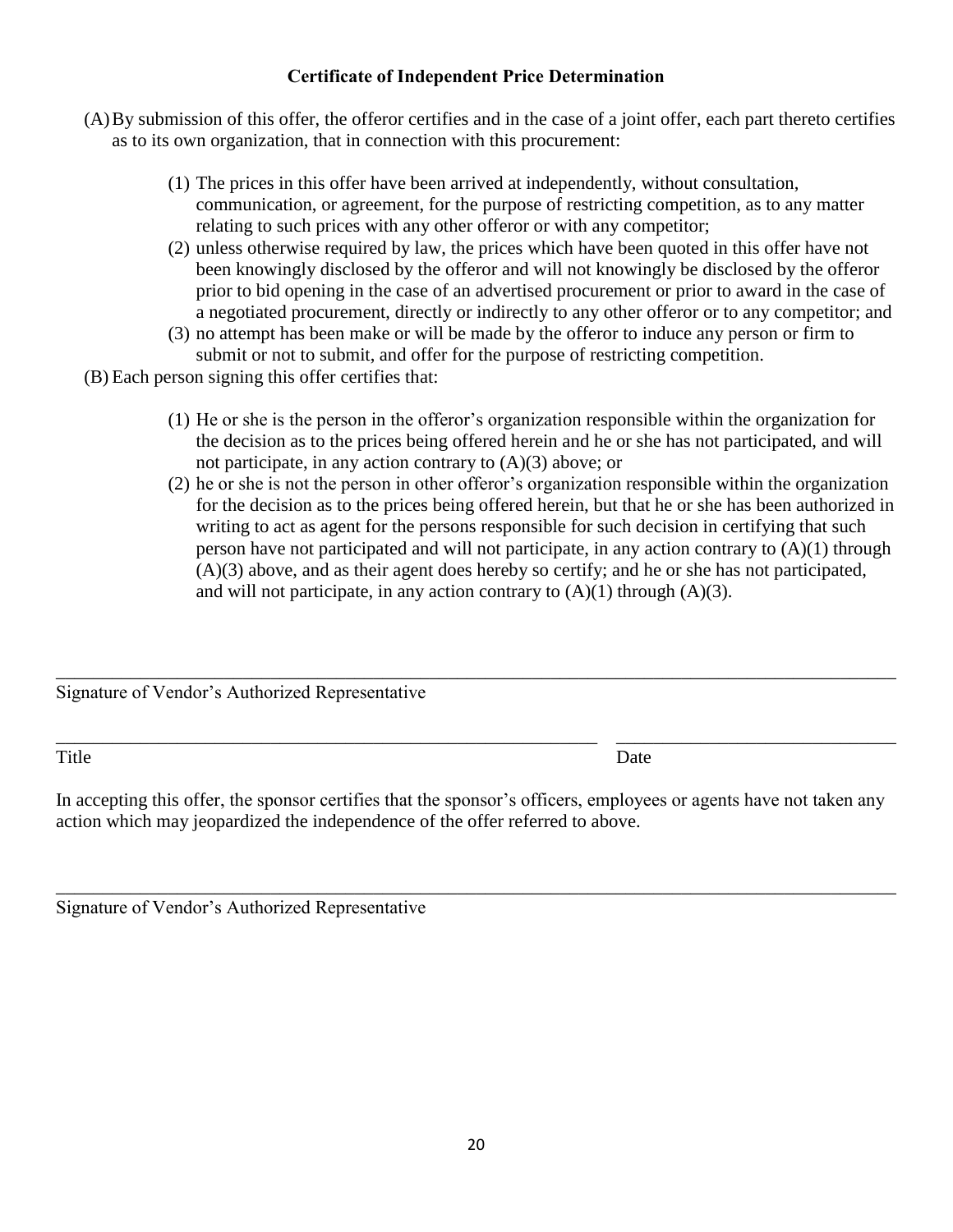# Sumner County Board of Education

*695 E Main Street Gallatin TN 37066-2472*

#### Calendar 2016.17SY

| Wednesday, July 27, 2016                              | New Student Registration                                                                                                                                                  | (at each school)                              |                                | Approved by Board of<br>Education 11/17/15 rev<br>01.19.16 |
|-------------------------------------------------------|---------------------------------------------------------------------------------------------------------------------------------------------------------------------------|-----------------------------------------------|--------------------------------|------------------------------------------------------------|
| <b>TBA</b>                                            | New Teacher PD                                                                                                                                                            |                                               | TBA                            |                                                            |
| Mon-Tues, August 1-2, 2016                            | Administrative Days #1 & #2 for<br>teachers                                                                                                                               | (no students)                                 |                                | (at each school)                                           |
| Mon-Tues, August 1-2, 2016                            | (at each school)                                                                                                                                                          |                                               | schedule                       | Evening Registration & Open House per school               |
| Wednesday, August 03, 2016                            | Professional Development Day #1 for<br>teachers                                                                                                                           | (no students)                                 |                                | (at each school)                                           |
| Thursday, August 04, 2016                             | Professional Development Day option<br>for teachers                                                                                                                       | (no students)                                 |                                | (at each school)                                           |
| Friday, August 05, 2016                               |                                                                                                                                                                           | Schools closed                                |                                |                                                            |
| Monday, August 08, 2016                               |                                                                                                                                                                           | Full day of instruction                       |                                |                                                            |
| Monday, September 05, 2016                            |                                                                                                                                                                           | Labor Day--schools & Central Office closed    |                                |                                                            |
| Wednesday, October 05, 2016                           |                                                                                                                                                                           | End 1st term 1st nine weeks                   |                                |                                                            |
| Thursday, October 06, 2016                            | Administrative Day #3 for teachers                                                                                                                                        | (no students)                                 |                                | (Parent Conferences at each school)                        |
| Friday, October 07, 2016                              | Professional Development Day #2 for<br>teachers                                                                                                                           | (no students)                                 |                                | (at each school)                                           |
| Mon-Fri, October 10-14, 2016                          |                                                                                                                                                                           | <b>Fall Break</b>                             |                                |                                                            |
| Monday, October 17, 2016                              |                                                                                                                                                                           | Begin 1st term 2nd nine weeks                 |                                |                                                            |
| Tuesday, November 08, 2016                            | Professional Development Day #3 for<br>teachers                                                                                                                           | (no students)                                 |                                | (at each school)                                           |
| Wed-Fri, November 23-25, 2016                         |                                                                                                                                                                           | Thanksgiving--schools & Central Office closed |                                |                                                            |
| Mon-Wed, December 19-21, 2016                         |                                                                                                                                                                           | Exam Days                                     |                                |                                                            |
| Last day prior to Winter Break                        | abbreviated day for students                                                                                                                                              |                                               |                                | Wednesday, December 21, 2016                               |
| End 1st term 2nd nine weeks                           |                                                                                                                                                                           | End of 1st term                               |                                |                                                            |
| Thurs-Tues, Dec 22-Jan 03, 2017                       |                                                                                                                                                                           | <b>Winter Break</b>                           |                                |                                                            |
| Wednesday, January 04, 2017                           | Administrative Day #4 for teachers                                                                                                                                        |                                               | (no students)                  |                                                            |
| Thursday, January 05, 2017                            |                                                                                                                                                                           | First day for students following Winter Break |                                |                                                            |
| Monday, January 16, 2017<br>Monday, February 20, 2017 | Professional Development Day option for teachers<br>Professional Development Day option for teachers                                                                      |                                               | (no students)<br>(no students) |                                                            |
| Tuesday, February 21, 2017                            | (Parent Conferences at each school)                                                                                                                                       |                                               |                                | Stockpiled Day-may be converted to regular instruction day |
|                                                       |                                                                                                                                                                           |                                               | upon need (no students)        |                                                            |
| Friday, March 17, 2017                                |                                                                                                                                                                           | End 2nd term 1st nine weeks                   |                                |                                                            |
| Mon-Fri, Mar 20-24, 2017                              |                                                                                                                                                                           | <b>Spring Break</b>                           |                                |                                                            |
| Monday, March 27, 2017                                |                                                                                                                                                                           | Begin 2nd term 2nd nine weeks                 |                                |                                                            |
| Friday, April 14, 2017                                |                                                                                                                                                                           | No School                                     |                                |                                                            |
| Friday, April 21, 2017                                | Kindergarten registration for incoming students for<br>2017.18SY                                                                                                          |                                               |                                | (Scheduled at each school with K)                          |
| Mon-Wed, May 22-24, 2017                              |                                                                                                                                                                           | Exam Days                                     |                                |                                                            |
| Thursday, May 25, 2017                                | Administrative Day #5 for teachers                                                                                                                                        |                                               | (no students)                  |                                                            |
| Friday, May 26, 2017                                  | <b>Report Card Day</b>                                                                                                                                                    |                                               |                                | abbreviated day for students                               |
| End 2nd term 2nd nine weeks                           | End of 2nd term                                                                                                                                                           |                                               | End of School Year             |                                                            |
| Monday, May 29, 2017                                  |                                                                                                                                                                           | Memorial Day--Central Office closed           |                                |                                                            |
|                                                       | Time is stockpiled as per state law to allow for up to thirteen days of school being missed due to "dangerous or extreme weather conditions" or "upon approval by the SDI |                                               |                                |                                                            |

Time is stockpiled as per state law to allow for up to thirteen days of school being missed due to "dangerous or extreme weather conditions" or "upon approval by the [SDE] Commissioner . . . in case of natural disaster, serious outbreaks of illness affecting or endangering students or staff, or dangerous structural or environmental conditions rendering a school unsafe for use." Days stockpiled in this manner are NOT subject to being "taken off" if not used in a school year. [TCA 49-6-3004] One of these days is used in this calendar: **02/21/2017--**Parent Conference day. There are **12** available days remaining, and this day is available to be converted to a regular instruction day upon discretion of the School Board.

State law (Tennessee Code Annotated--TCA) requires 10 administrative & in-service days [also referred to as Professional Development Days]. At least 5 of these days must be used for in-service, and 1 administrative day must be a Parent Conference day.

This calendar schedules four [4] administrative days in addition to one [1] Parent Conference day, and five [5] allowable in-service days. 1/26/2016